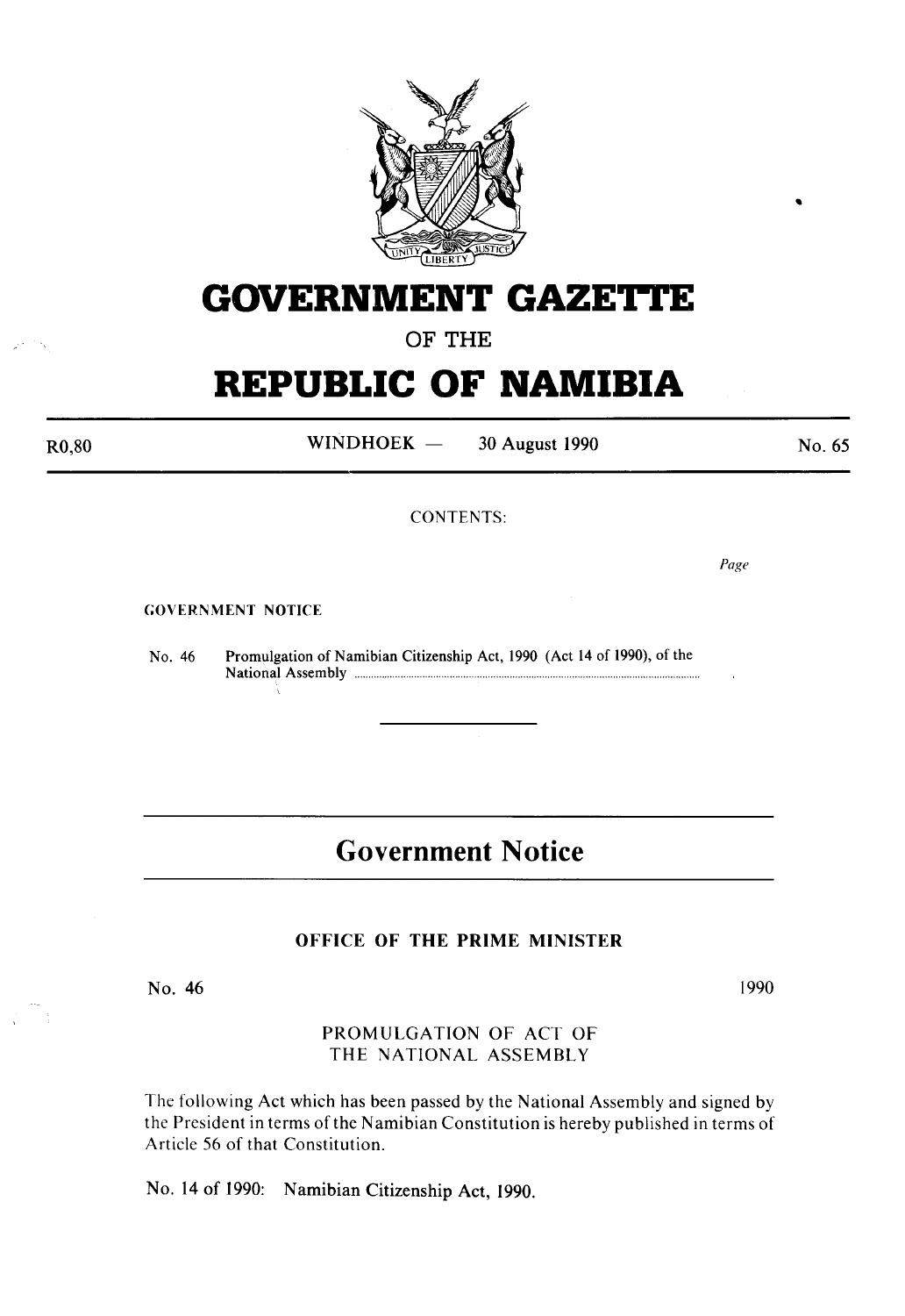•

Act. No. 14, 1990 **NAMIBIAN CITIZENSHIP ACT, 1990** 

## **ACT**

To further regulate the acquisition or loss of Namibian citizenship in pursuance of the provisions of Article 4 of the Namibian Constitution; and to provide for matters incidental thereto.

*(Signed by the President on 20 August 1990)* 

BE IT ENACTED by the National Assembly of the Republic of Namibia, as follows:-

## PART I

## DEFINITIONS

Definitions.

1. (I) In this Act, unless the context otherwise indi $cates-$ 

"alien" means a person who is not a Namibian citizen;

"date of Independence" means 21 March 1990;

"foreign country" means a country other than Namibia;

"Minister" means the Minister of Home Affairs or any other Minister to whom the President may from time to time assign the administration of this Act;

"oath of allegiance" means the oath of allegiance set out in the First Schedule;

"Permanent Secretary" means the Permanent Secretary for Home Affairs;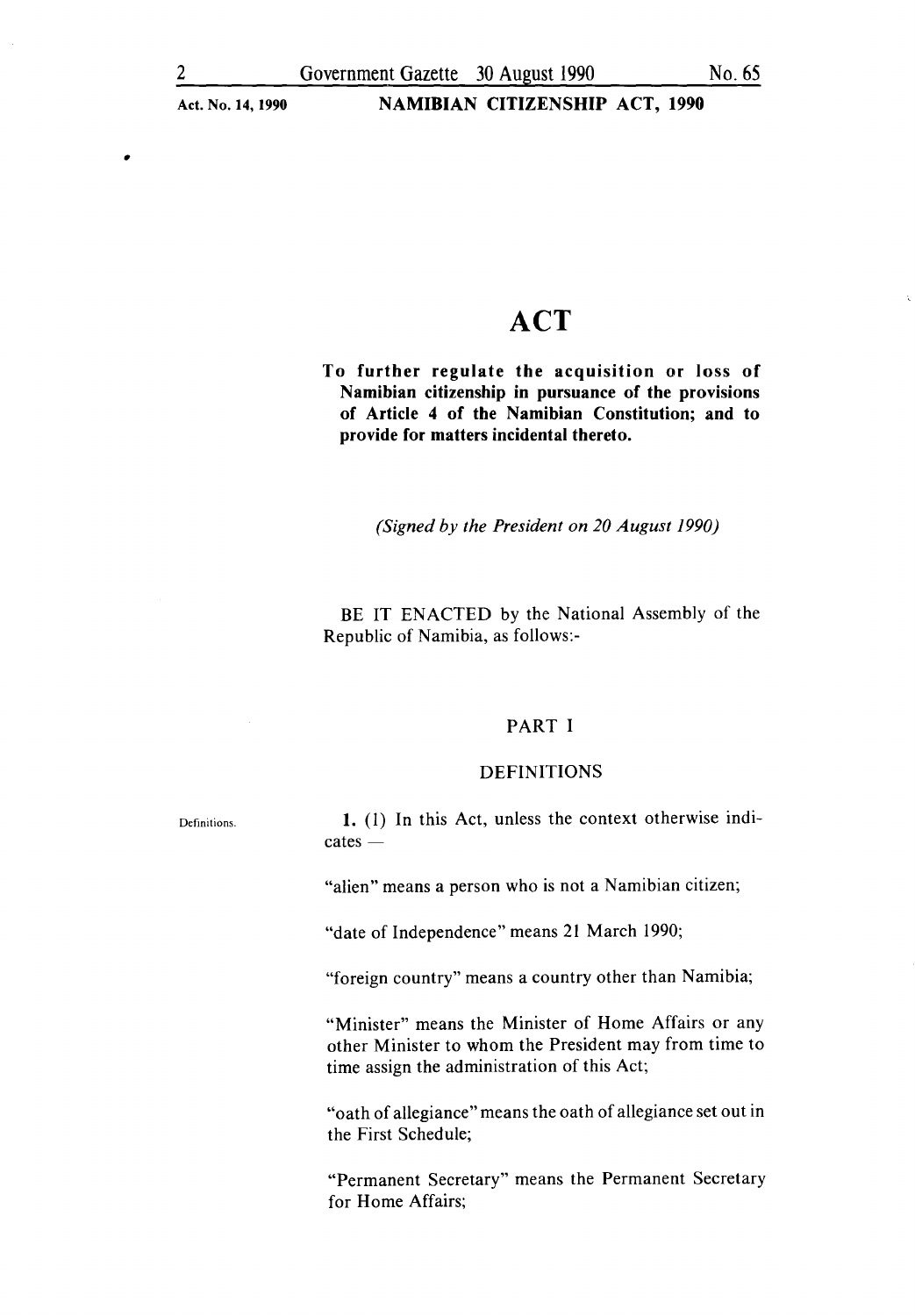## **NAMIBIAN CITIZENSHIP ACT, 1990**

"prescribed" means prescribed under this Act or any regulation;

"responsible parent", in relation to a child under the age of 18 years and who is not or has not been married, means the father or the mother of that child.

- (2) For the purposes of this  $Act-$
- (a) any reference to the acquisition by any person of Namibian citizenship by birth, descent, marriage, registration or naturalisation as applied in this Act, shall be construed as a reference to the acquisition of Namibian citizenship by birth, descent, marriage, registration or naturalisation as contemplated in Article  $4(1)$ ,  $(2)$ ,  $(3)$ ,  $(4)$  or  $(5)$ of the Namibian Constitution, respectively, and any reference to a Namibian citizen as such shall be construed accordingly;
- (b) any reference to the status or description of the father of a person at the time of that person's birth shall, in relation to a person born after the death of his or her father be construed as a reference to the status or description of the father at the time of the father's death, and where the death occurred prior to, and the birth occurred after, the date of commencement of this Act, the status or description which would have been applicable to the father if he had died after that date shall be deemed to be the status or description applicable to him at the time of the death;
- (c) a person born aboard a registered ship or aircraft shall be deemed to have been born at the place where the ship or aircraft is registered, and a person born aboard an unregistered ship or aircraft belonging to the Government of any country shall be deemed to have been born in that country;
- (d) a person shall be regarded as not having attained a specified age until the commencement of the relevant anniversary of the day of his or her birth.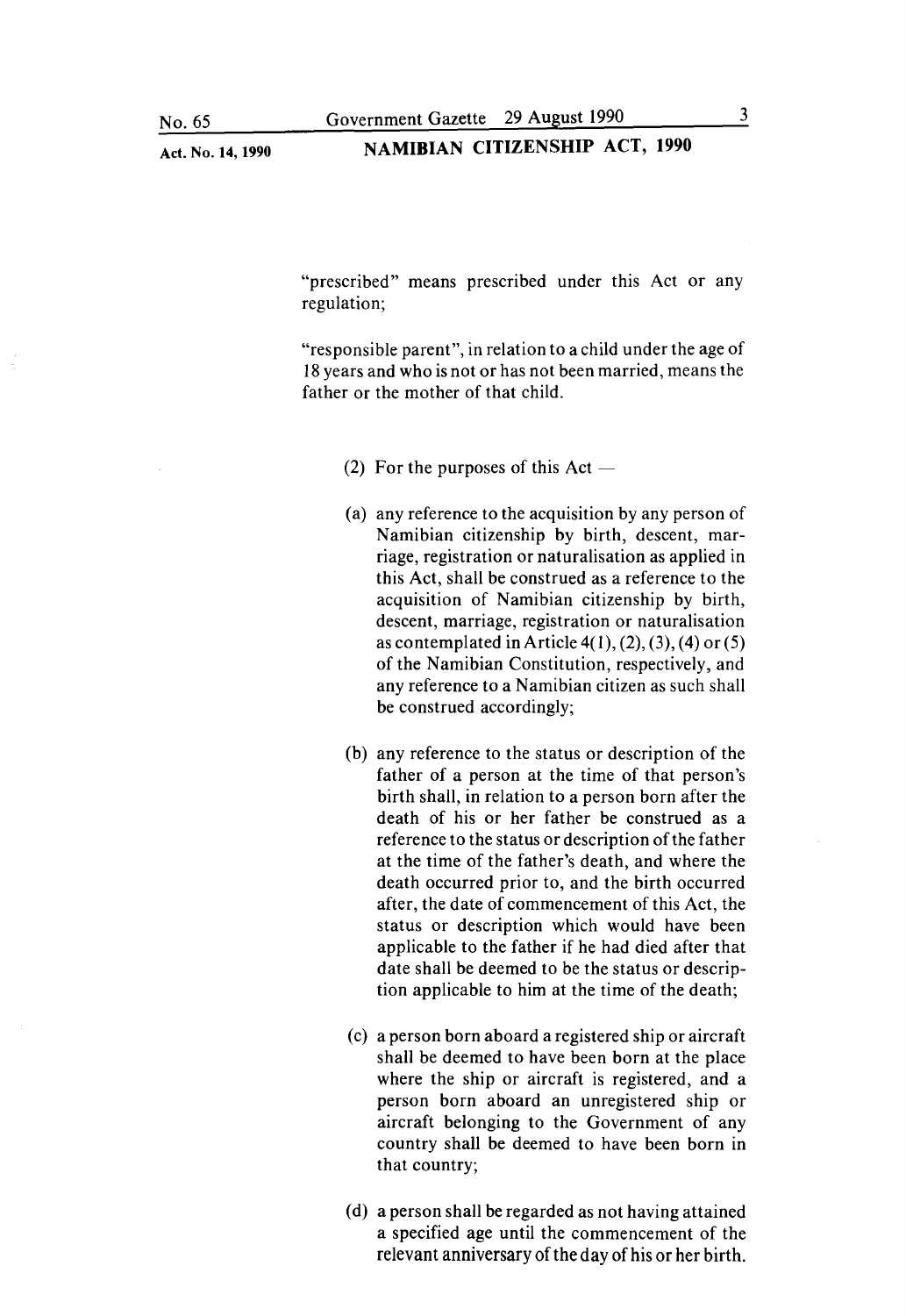### Act. No.14, 1990 NAMIBIAN CITIZENSHIP ACT, **1990**

#### PART II

#### NAMIBIAN CITIZENSHIP

#### CITIZENSHIP BY DESCENT

Regulation of citizenship by descent.

2. (1) Subject to the provisions of subsection (2), a person who complies with the requirements and conditions for the acquisition of citizenship by descent shall be a Namibian citizen by descent upon registration of his or her citizenship as such in the prescribed manner, and the Minister may upon application made at any time in the prescribed form by that person, cause a certificate of registration as such a citizen to be issued to that person.

- (2) (a) A person born outside Namibia on or after the date of Independence shall be deemed to have complied with the requirements of registration under subsection  $(1)$ , if  $-$ 
	- (i) such person's birth is registered at any Namibian diplomatic mission, if there is one, or in default thereof, any Namibian consular mission or office of a trade representative of the Government of Namibia or such other mission, office or place as may be prescribed, in accordance with the provisions of any law in force in Namibia regulating the registration of births; or
	- (ii) such person has entered Namibia and his or her birth is, within one year after having entered Namibia or such longer period as the Minister may in the special circumstances of the case approve, registered in Namibia in the prescribed manner.
- (b) Any person born outside Namibia on or after the date of Independence shall, if such person was adopted in terms of the provisions of any law regulating the adoption of children in Namibia, by a Namibian citizen or, in the case of a joint adoption, the adoptive father or mother is a Namibian citizen and such person's birth is registered in accordance with the provisions of paragraph (a)(i) or (ii), as the case may be, be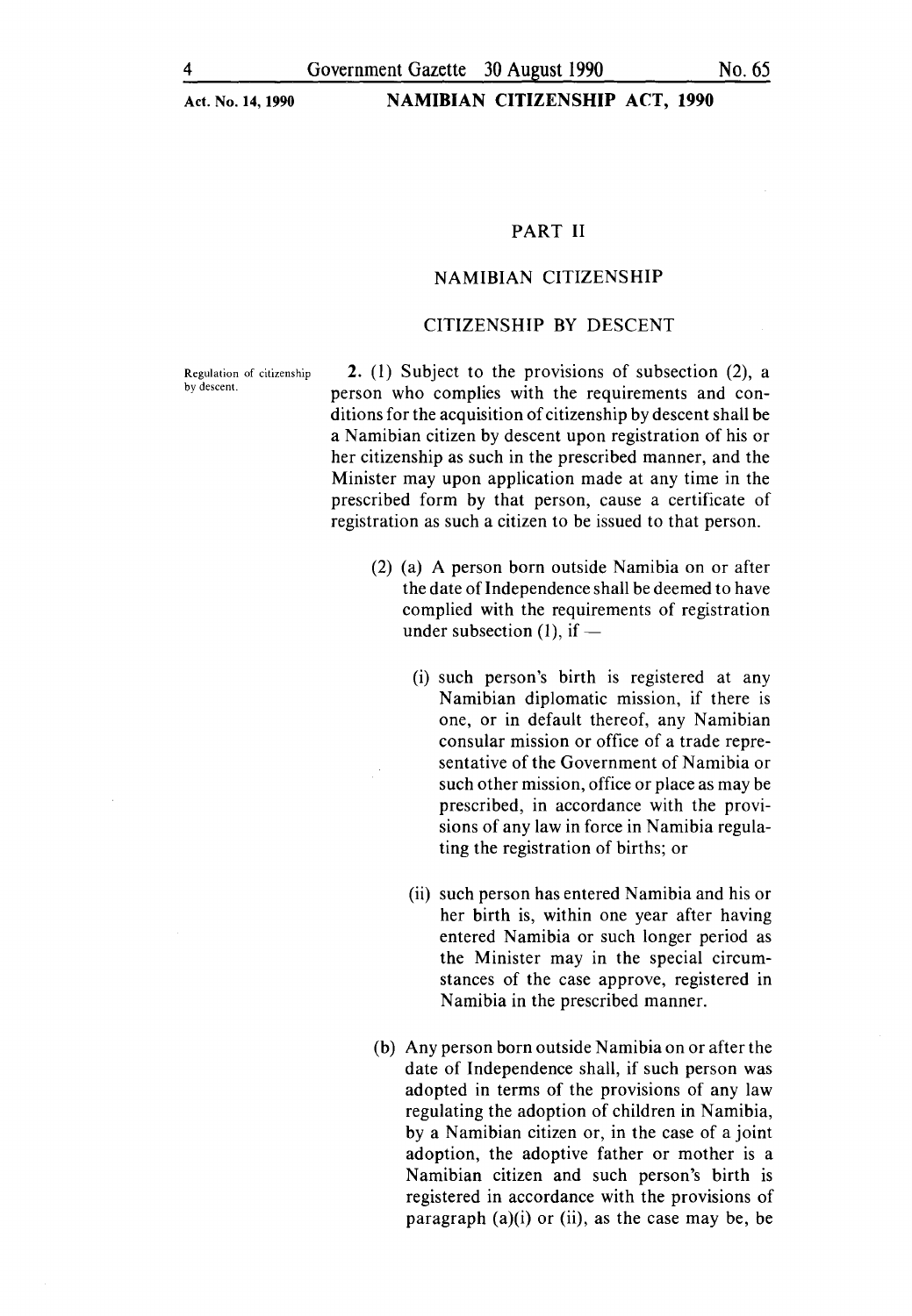deemed to be registered as a Namibian citizen by descent under subsection (1), and a certificate of registration may, upon application made in terms of that subsection, be issued to such person.

(3) Notwithstanding the provisions of subsection (2), no person who is born outside Namibia on or after the date of Independence shall be registered or deemed to be registered under subsection  $(1)$ , if  $-$ 

- (a) such person when he or she enters or is found in Namibia would be a prohibited immigrant in terms of any law relating to immigration; or
- (b) such person's father or mother was at the time of the birth of such person, a prohibited immigrant under the law then in force in Namibia; or
- (c) such person's father or mother was at the time of the birth of such person a member of any police, military or security force seconded for service within Namibia.

( 4) An application for a certificate of registration referred to in subsection (I) shall, in the case of a child who is under the age of I8 years and who is not or has not been married, be made on behalf of such child by the responsible parent or guardian of that child.

## CITIZENSHIP BY MARRIAGE

Regulation of citizenship by marriage.

3. (I) The Minister shall, subject to the provisions of subsection (3), upon application made in the prescribed form by any person who complies with the requirements and conditions for the acquisition of citizenship by marriage, issue to such person a certificate of registration to that effect.

(2) Any person to whom a certificate of registration has been issued in terms of subsection (I) shall become, from the date of the issue of such certificate, a Namibian citizen as such.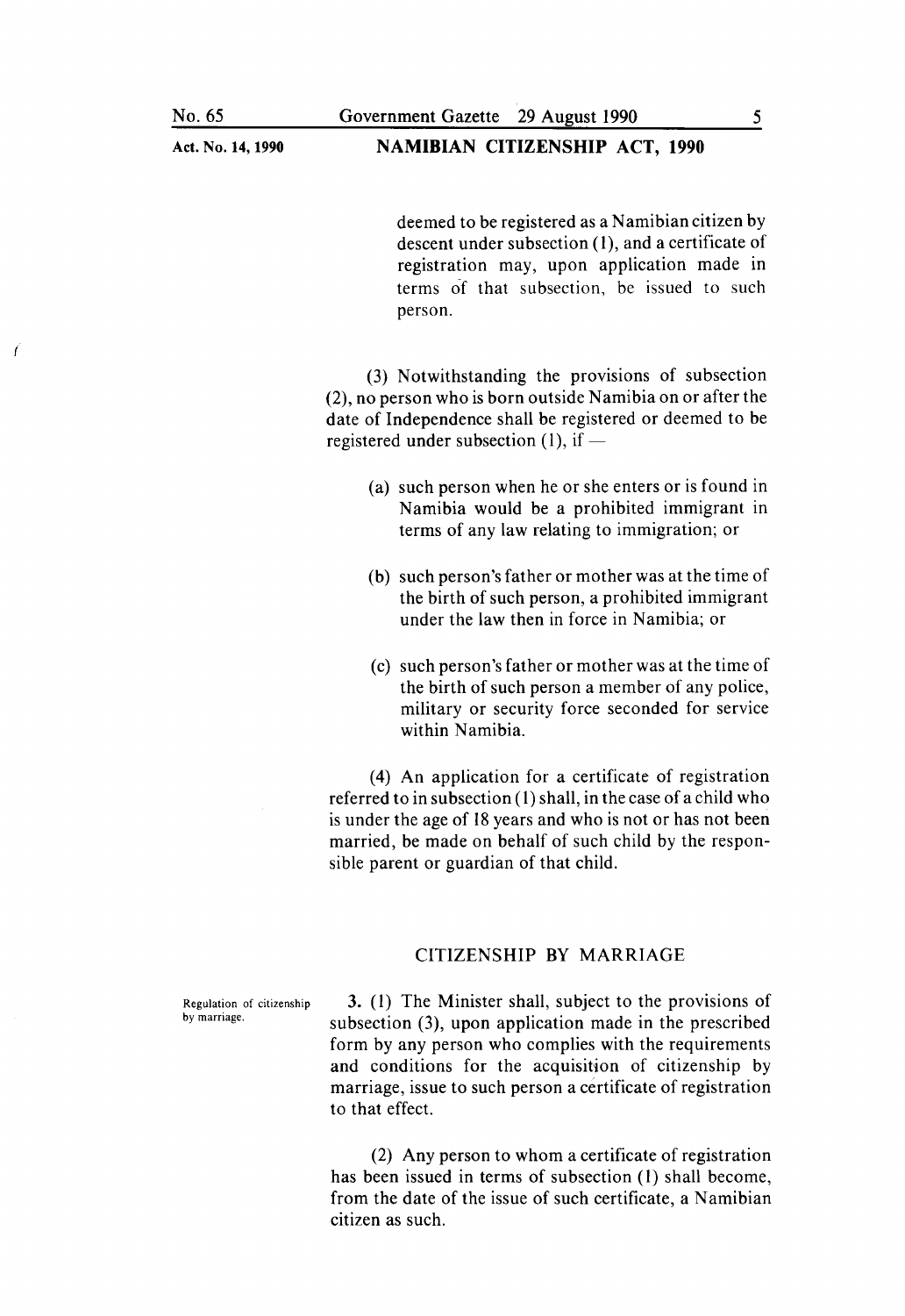- (3) (a) A marriage by customary law having been recognised as such for the purposes of the acquisition of citizenship by marriage, shall only be so recognised, if the Minister or any person designated by the Minister is satisfied upon information submitted to him or her by the applicant and such other person alleged to be the applicant's spouse by customary law, in a declaration made in the prescribed form, that the applicant is in fact married by customary law to the person in question.
- (b) The Minister or the person so designated may, in addition to any information contained in the declaration submitted in terms of paragraph (a) or to clarify any information so submitted, call for further information to be submitted to him or her, and may call upon any person who is present to appear before him or her and require or allow such person to give such oral information or produce such other information as in the opinion of the Minister or the person so designated may assist him or her in deciding the matter in question.

## CITIZENSHIP BY REGISTRATION

Regulation of citizenship **4.** (1) The Minister may, upon application made in the by registration. prescribed form, authorize the registration of a person as a Namibian citizen and cause a certificate of registration to be issued to such person, if the Minister is satisfied that such person complies with the requirements and conditions for the acquisition of citizenship by registration.

- (2) (a) An application referred to in subsection ( 1) shall, in the case of a child who is under the age of 18 years and who is not or has not been married, be made on behalf of such child by the responsible parent or guardian of such child.
- (b) Any person on whose behalf an application has been made in terms of paragraph (a), may at any time within one year after attaining the age of 18 years, or if he or she is married before having attained that age, within one year after his or her marriage, make a declaration in the prescribed form that he or she does not wish to resume his or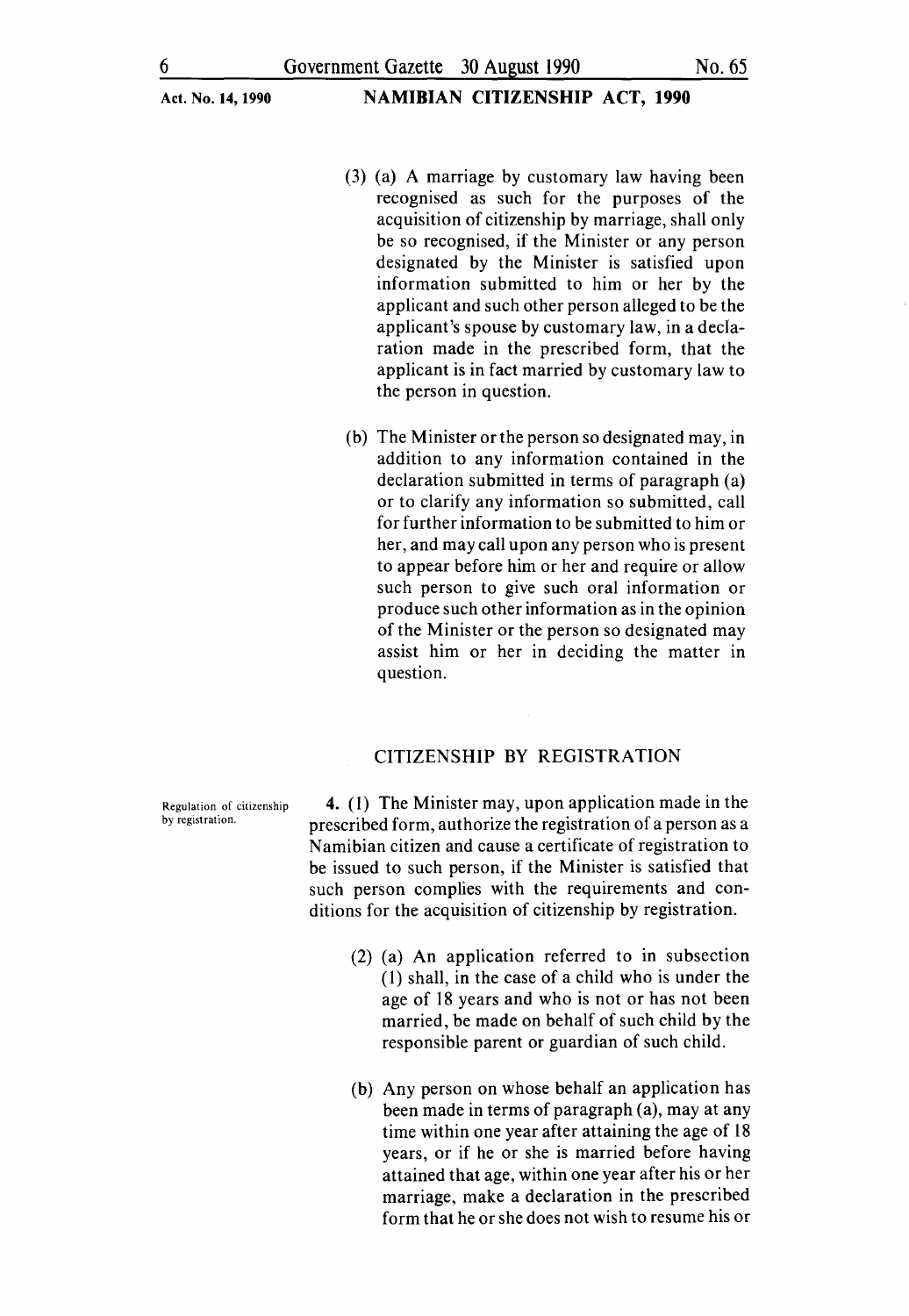## **NAMIBIAN CITIZENSHIP ACT, 1990**

her Namibian citizenship, and thereupon such person shall be deemed to have formally renounced his or her Namibian citizenship as such, with effect from the date of that declaration.

(3) A person to whom a certificate of registration has been issued under subsection (1) shall, from the date of the issue of the certificate, be a Namibian citizen by registration.

#### CITIZENSHIP BY NATURALISATION

Regulation of citizenship by naturalisation.

5. (1) The Minister may, upon application made in the prescribed form, grant a certificate of naturalisation as a Namibian citizen to any person who satisfies the Minister that $-$ 

- (a) he or she complies with the requirements and conditions for the acquisition of citizenship by naturalisation; and
- (b) he or she has been lawfully admitted to Namibia for residence therein; and
- (c) he or she is not a child under the age of 18 years; and
- (d) he or she is of good character; and
- $(e)$  he or she intends to continue to reside in Namibia or to enter or continue in the service of the Government of Namibia or of an international organization of which the Government of Namibia is a member, or of a person or association of persons resident or established in Namibia; and
- (f) he or she has an adequate knowledge of the responsibilities and privileges of Namibian citizenship; and
- (g) he or she is willing to renounce the citizenship of any foreign country of which he or she is a citizen; and
- (h) he or she has not been convicted in Namibia of an offence specified in the Second Schedule to this Act.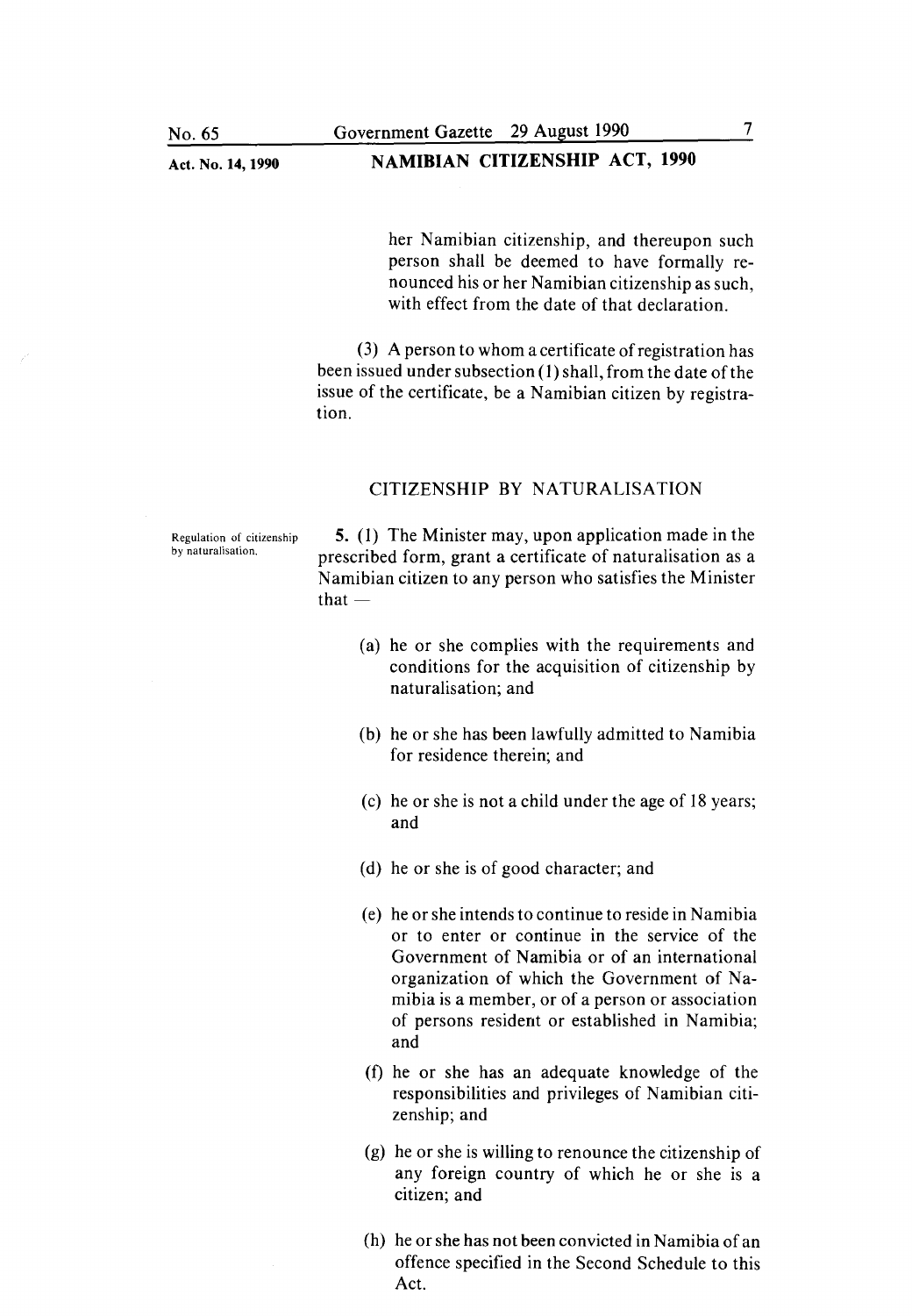(2) Any period during which an applicant for naturalisation has been employed outside Namibia in the service of the Government of Namibia or on a ship or aircraft or any public means of transport registered or licenced in and operating from Namibia, and any period during which a person who is an applicant for naturalisation has been resident outside Namibia with his or her spouse while the latter was so employed, shall for the purposes of the computation of any period of residence or ordinary residence as contemplated in subsection (1) be regarded as a period of residence or ordinary residence in Namibia.

(3) No period during which an applicant for naturalisation under subsection  $(1)$  —

- (a) is or was confined in a prison, reformatory or mental institution or other place of detention established by or under any law;
- (b) has the right to reside in Namibia only by virtue of a temporary permit issued under any immigration law;
- (c) involuntarily remained or resided in Namibia; or
- (d) has entered or remained in Namibia as a visitor or by error, oversight, misrepresentation or in contravention of any law,

shall for the purposes of the computation of any period of residence or ordinary residence as contemplated in that subsection, be regarded as a period of residence or ordinary residence in Namibia.

(4) The Minister may, notwithstanding the provisions of subsection (1), upon application made in the prescribed form by the responsible parent or guardian of a child who is under the age of 18 years and is not or has not been married and who is ordinarily resident in Namibia, grant to that person a certificate of naturalisation as a Namibian citizen.

(5) The Minister may, in respect of any person who has applied for a certificate of naturalisation make such enquiries as he or she may deem fit and require such person to appear personally before him or her or a person designated by the Minister.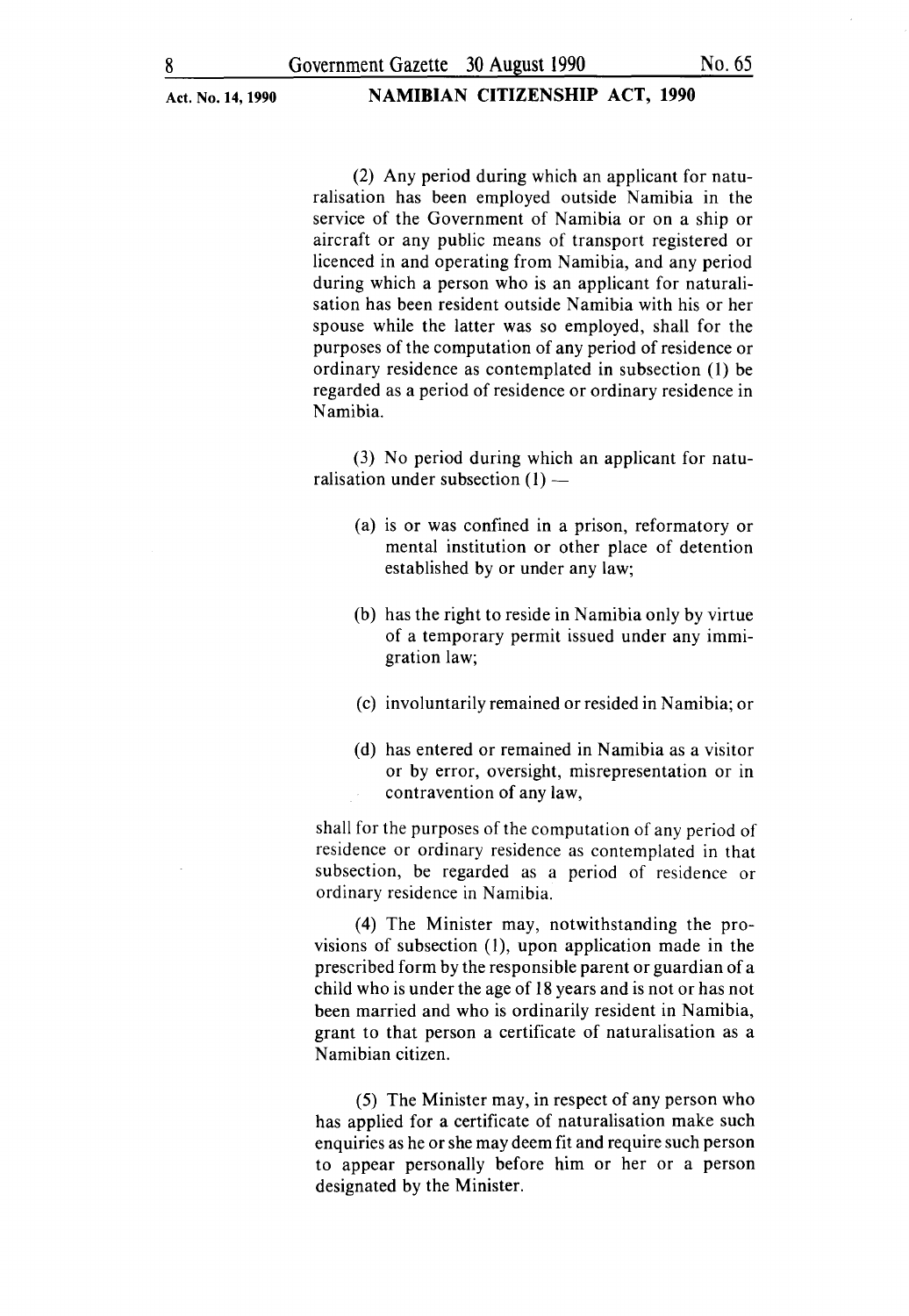**NAMIBIAN CITIZENSHIP ACT, 1990** 

(6) A certificate of naturalisation shall not be issued to any person over the age of 14 years until that person has taken the oath of allegiance or, if such person objects on religious grounds to the taking of an oath, made a corresponding solemn affirmation before one of such persons designated by the Minister.

(7) If the Minister has refused an application for a certificate of naturalisation by or on behalf of any person, the Minister shall not be obliged to reconsider such application at any time, but shall not consider another application for such certificate by or on behalf of such person until the expiration of a period of at least one year from the date upon which the person in question was advised of the Minister's decision, unless the Minister under special circumstances deemed it expedient to consider the application before the expiration of that period.

(8) The grant of a certificate of naturalisation shall, subject to the provisions of subsection (7), be in the absolute discretion of the Minister and he or she may, without assigning any reason, grant or refuse such certificate as he or she deems most conducive to the public good, and no appeal shall lie from the Minister's decision.

(9) A person to whom a certificate of naturalisation has been granted in terms of an application made under this section, shall, with effect from the date of the issue of such certificate, be a Namibian citizen by naturalisation.

#### HONORARY CITIZENSHIP

Honorary citizenship.

 $\mathfrak{c}$ 

**6.** (1) When, in the opinion of the President, any person who is not a Namibian citizen has rendered any distinguished service to Namibia, the President may grant such person honorary citizenship of Namibia.

(2) A person to whom honorary citizenship is granted in terms of subsection (1) shall become an honorary citizen of Namibia on such date as the President may determine.

(3) The grant of honorary citizenship shall not  $-$ 

(a) render the honorary citizen liable to military service or any other obligation as a citizen of Namibia; or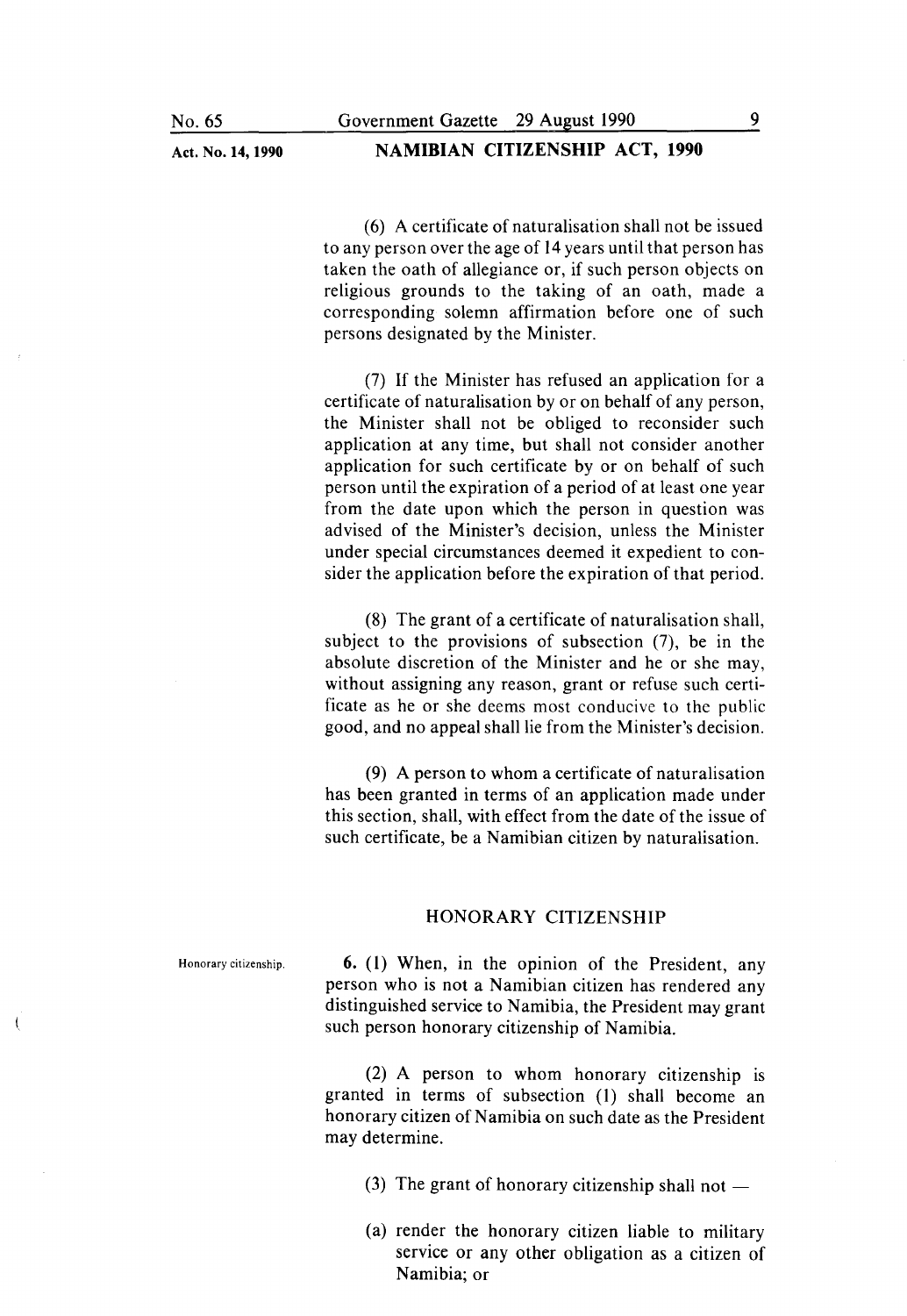## Act. No. 14,1990 NAMIBIAN CITIZENSHIP ACT, 1990

- (b) entitle the honorary citizen to be registered as a voter; or
- (c) entitle the spouse, child or any other family relation of the honorary citizen to become a Namibian citizen.

#### PART III

## LOSS OF CITIZENSHIP

Loss of Namibian citizenship acquired by registration or naturalisation.

1. (I) A Namibian citizen who has acquired his or her citizenship by registration or naturalisation shall cease to be a Namibian citizen as such if, on or after the date of Independence -

- (a) such person is of or over the age of 18 years, and by voluntary act other than marriage acquires the citizenship of a foreign country; or
- (b) such person acquires by marriage the citizenship of a foreign country unless such person has renounced his or her foreign citizenship in the form and manner prescribed, within one year after the date of so acquiring that citizenship; or
- (c) such person is of or over the age of 18 years and by some means other than by voluntary act or marriage, acquires the citizenship of a foreign country unless such person has renounced his or her foreign citizenship in the form and manner prescribed, within one year after the date of so acquiring that citizenship; or
- (d) such person having attained the age of 18 years, he or she is also a citizen of a foreign country unless such person has renounced his or her foreign citizenship in the form and manner prescribed, within one year after the date of attaining that age; or
- (e) such person serves in the armed or security forces of any foreign country while that country is at war with Namibia; or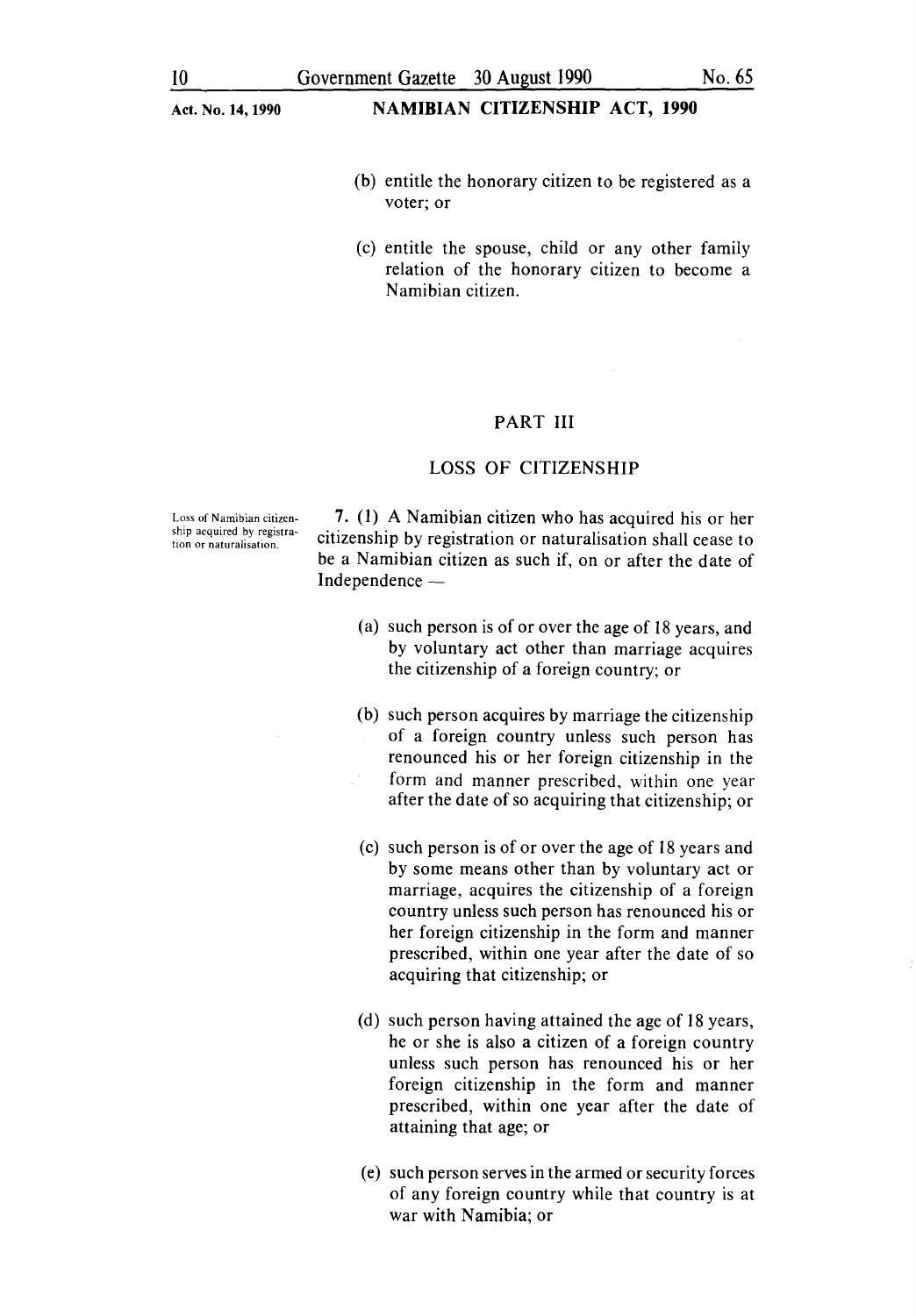- (f) such person has served or volunteered to serve in the armed or security forces of any foreign country without the written permission of the Minister.
- (2) (a) Notwithstanding anything to the contrary contained in any other law, but subject to the provisions of paragraph (b), any person who is ordinarily resident in Namibia and who ceased to be a Namibian citizen in terms of paragraph (a), (b), (c), (d) or (f) of subsection  $(1)$ , shall be deemed to be an alien and be entitled, from the date on which he or she so ceased to be a Namibian citizen  $-$ 
	- (i) to reside in Namibia;
	- (ii) subject to the provisions of any law  $-$ 
		- (aa) to acquire, hold and dispose of movable and immovable property in Namibia;
		- (bb) to enter into a contract of apprenticeship or to be engaged in any profession, trade or employment in Namibia;
		- (cc) to enter as a pupil or student any school or other educational institution established or registered by or under any law;
	- (iii) generally, to do all such things as may be done by persons who are ordinarily resident in Namibia.
- (b) The Minister may, by order, deprive a person of all or any of his or her rights under paragraph (a) on the same grounds as he may deprive that person of his or her citizenship, if that person was a Namibian citizen by registration or naturalisation, and the provisions of section 9 shall *mutatis mutandis* apply in respect of an order made in terms of this paragraph.
- (3) (a) A Namibian citizen by registration or naturalisation shall, subject to the provisions of paragraph (b), cease to be a Namibian citizen as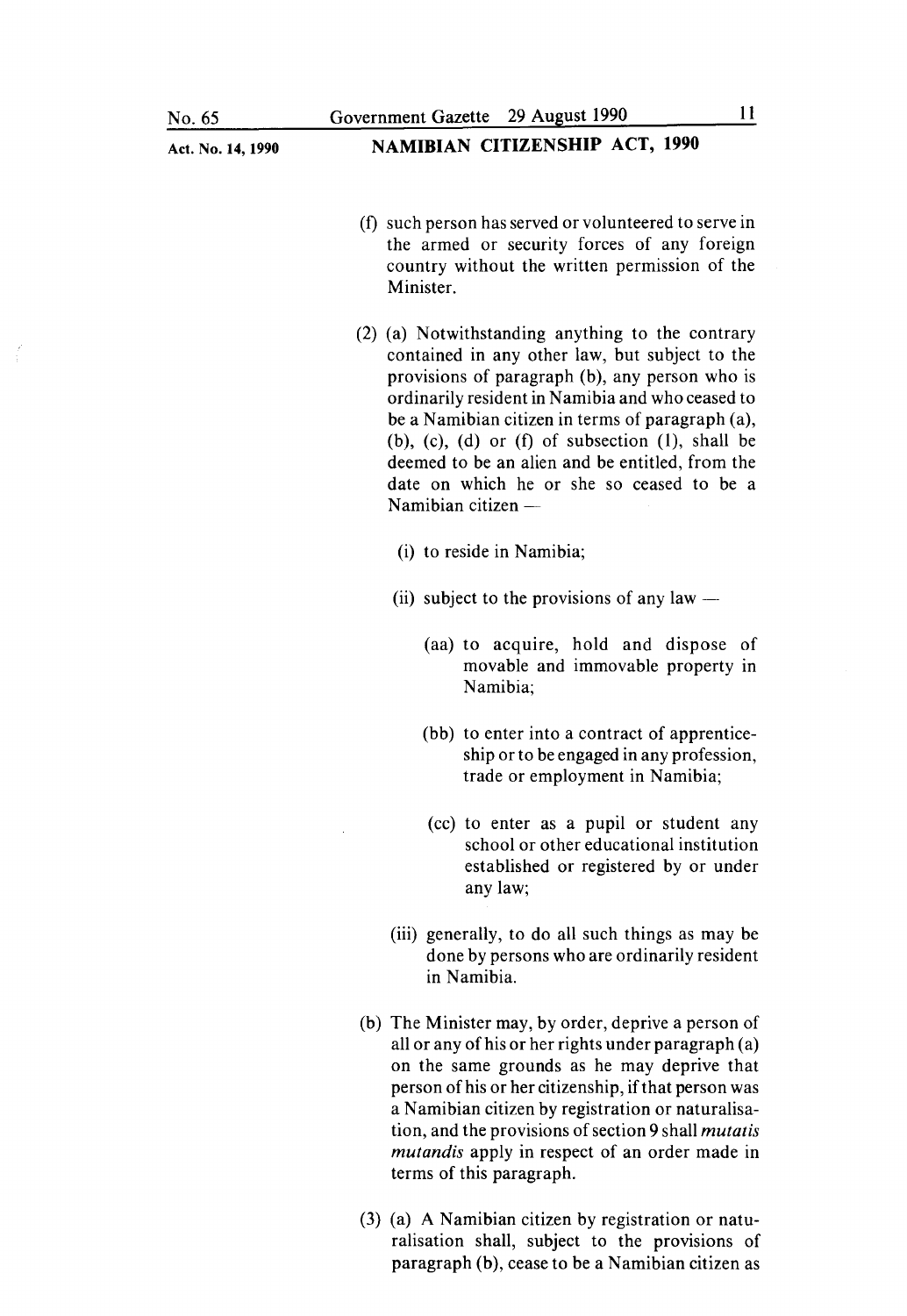such if he or she has taken up permanent residence in any foreign country and has absented himself or herself thereafter from Namibia for a period exceeding two years without the written permission of the Minister, exclusive of any such period during which  $-$ 

- (i) such person is so absent in the service of the Government of Namibia; or
- (ii) such person is so absent as the representative or employee of a person or association of persons resident, or established in Namibia, or in the service of an international organization of which the Government of Namibia is a member; or
- (iii) in the case of the spouse or child under the age of 18 years who is not or has not been married, of a person referred to in subparagraph (i) or (ii), such spouse or child is so absent with such person; or
- (iv) in the case of the spouse or such child of a person who is a Namibian citizen by birth or descent, such spouse or child is so absent with such person; or
- (v) such person is so absent and in respect of which the Minister has granted exemption under subsection (4).
- (b) Whenever a person ceases under paragraph (a) to be aN amibian citizen, his or her children under the age of 18 years and who are not or have not been married and who are Namibian citizens by registration or naturalisation shall also cease to be Namibian citizens if the other parent of such children is not, or does not, remain a Namibian citizen.
- (c) A child who has ceased to be a Namibian citizen under paragraph (b) and who is resident in Namibia or has returned to Namibia for permanent residence therein may within one year after attaining the age of 18 years, make a declaration in the prescribed form that he or she wishes to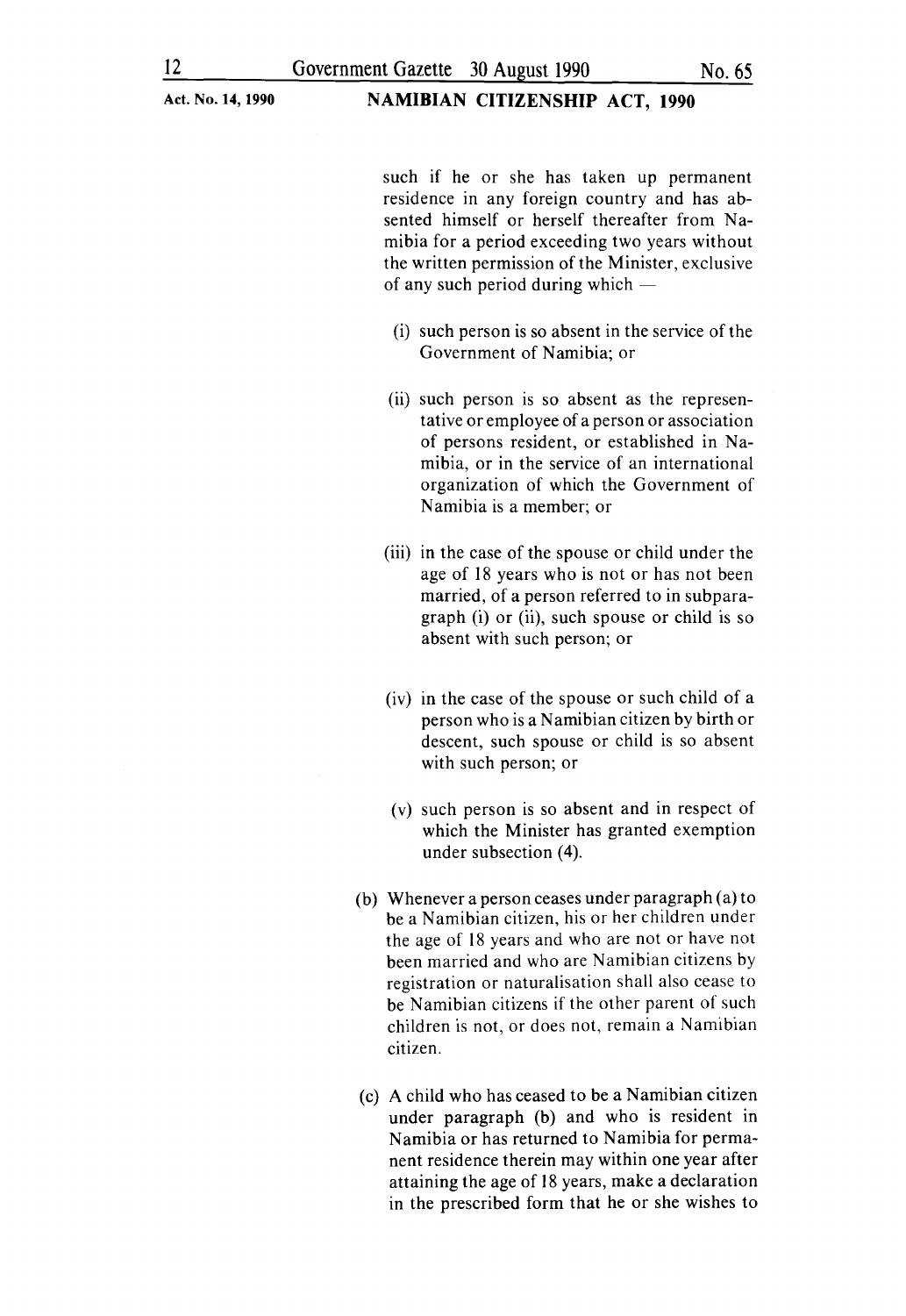resume Namibian citizenship, and upon registration of the declaration in the prescribed manner, shall resume his or her former Namibian citizenship.

- (4) (a) The Minister may, where he or she considers it necessary or desirable and that it will not be contrary to the national interest, by order, grant any person or category of persons an exemption from all or any of the provisions of this section, subject to such conditions as he or she may determine.
- (b) Where any such exemption is granted in respect of any category of persons, the Minister may exclude from such exemption any person belonging to that category.
- (c) Any such exemption, whether granted in respect of a category of persons or any person belonging to any category of persons or in respect of a particular person, may at any time be revoked by the Minister in his or her discretion.

(5) Any exemption under subsection (4) may, in any case where in the opinion of the Minister special circumstances exist also be granted after the person in respect of whom it is granted has, by virtue of the provisions of this section, already ceased to be a Namibian citizen by registration or naturalisation, and in that event such person shall be deemed not to have ceased to be a Namibian citizen as such.

Renunciation of Namibian citizenship.

8. (I) A Namibian citizen who renounces his or her Namibian citizenship by signing a declaration in the prescribed form, shall, subject to the provisions of subsection (2), cease to be a Namibian citizen.

(2) The Minister shall upon receipt by him or her cause to be registered in the manner prescribed every declaration signed under this section and thereupon the person who signed the declaration shall with effect from the date of registration cease to be a Namibian citizen: Provided that the Minister may refuse to cause any declaration signed in terms of this section to be registered while Namibia is at war with any foreign country.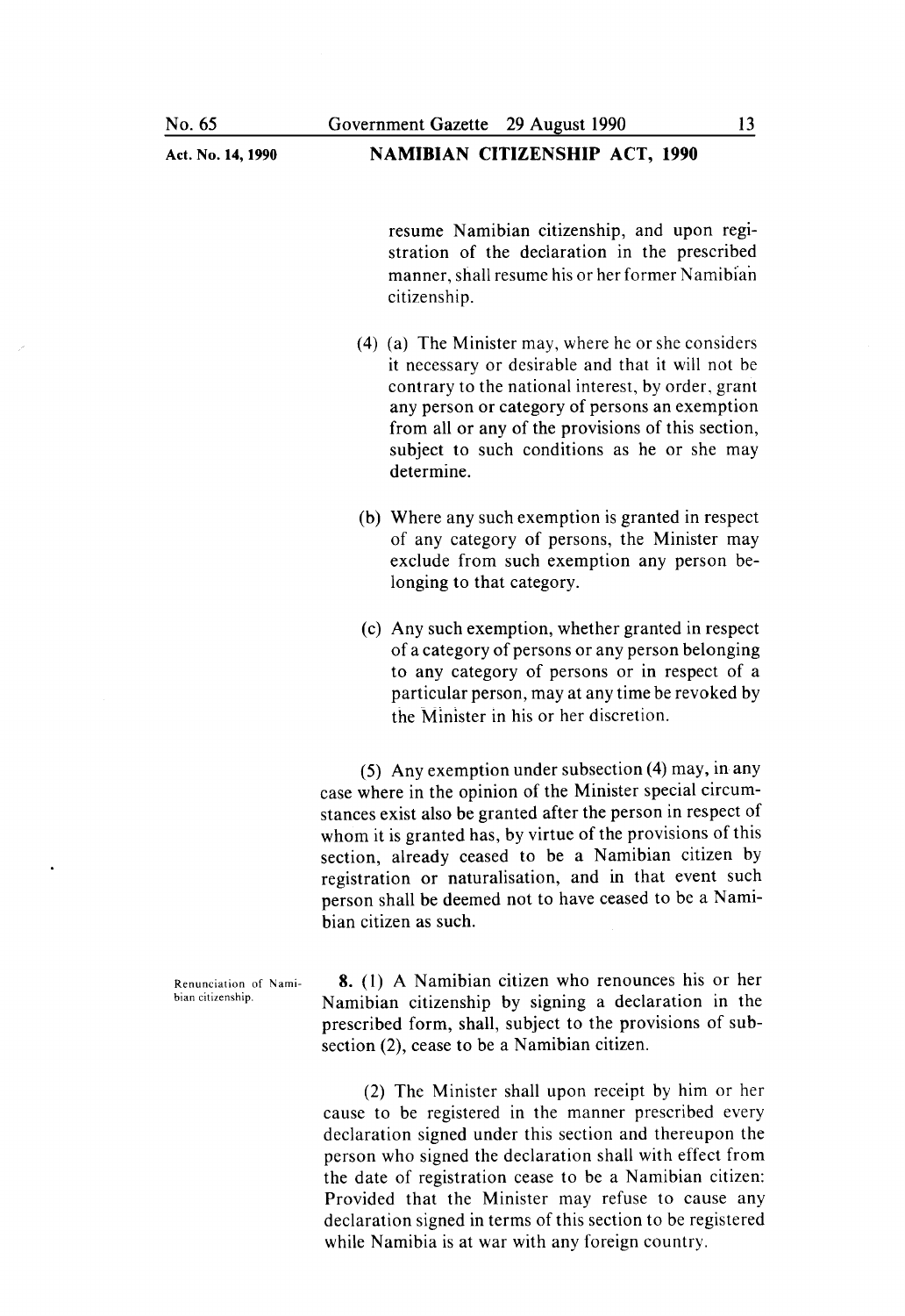(3) Whenever a person ceases under subsection (2) to be a Namibian citizen, his or her child under the age of 18 years and who is not or has not been married shall also cease to be a Namibian citizen if the other parent of such child is not, or does not, remain a Namibian citizen.

(4) A child who has ceased to be a Namibian citizen under subsection  $(3)$  and who is resident in Namibia or has returned to Namibia for permanent residence therein, may within one year after attaining the age of 18 years, make and sign a declaration in the prescribed form that he or she wishes to resume Namibian citizenship, and upon registration of the declaration in the prescribed manner, shall resume his or her former Namibian citizenship.

(5) Any person who, after having renounced his or her Namibian citizenship, does not become a citizen of any foreign country within one year from the date of registration of his or her declaration of renunciation, such person shall be deemed to have remained a Namibian citizen, notwithstanding the registration of his or her declaration of renunciation, and shall resume his or her former Namibian citizenship.

Deprivation of Namibian citizenship.

9. (I) A Namibian citizen by registration or naturalisation shall cease to be a Namibian citizen if deprived thereof by an order under this section.

(2) The Minister may by order deprive any Namibian citizen by registration or naturalisation of his or her Namibian citizenship if the Minister is satisfied that the certificate of registration or naturalisation was obtained by means of fraud, false representation or the concealment of a material fact.

(3) Subject to the provisions of this section, the Minister may by order deprive any Namibian citizen, by registration or naturalisation, of his or her Namibian citizenship, if the Minister is satisfied that such citizen  $-$ 

- (a) if outside Namibia has shown himself or herself to be disloyal or disaffected towards Namibia or has acted in a manner prejudicial or likely to be prejudicial to the public safety or order; or
- (b) has, during any war in which Namibia is or has been engaged, whether such war is or was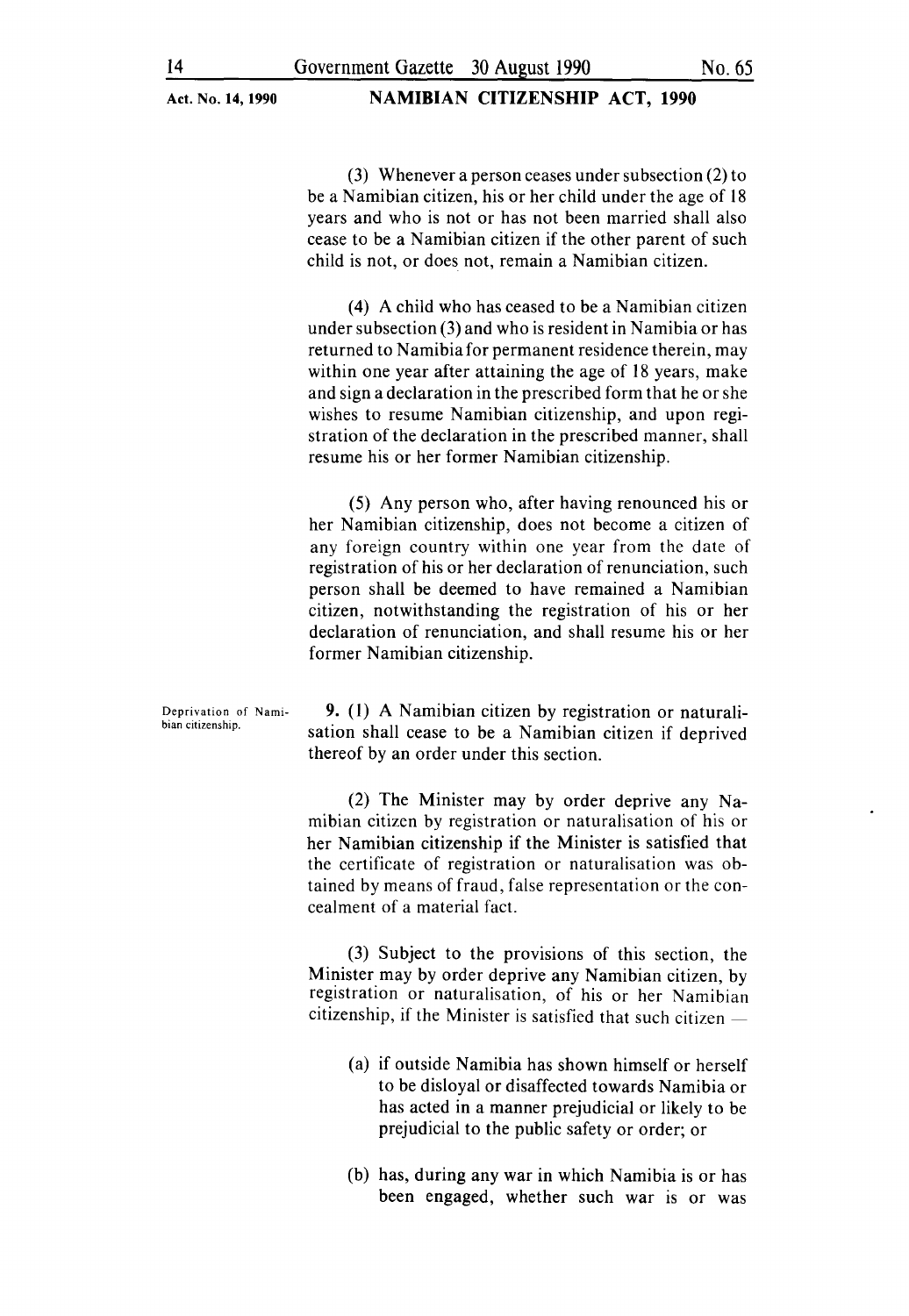declared or not, unlawfully traded or communicated with an enemy or been engaged in or assisted with any business which was to his or her knowledge carried on in such a manner as to assist an enemy in that war; or

- (c) has been sentenced in any foreign country to imprisonment for a period of not less than twelve months without an option of a fine; or
- (d) if in Namibia has been convicted of an offence referred to in the Second Schedule of this Act and sentenced in respect of that conviction to imprisonment of not less than twelve months without the option of a fine; or
- (e) was, immediately before he or she was registered as a Namibian citizen as such  $-$ 
	- (i) a prohibited immigrant in terms of any law in force relating to immigration in Namibia; or
	- (ii) a citizen of a foreign country and has in terms of any law in force in that country been deprived of that citizenship on grounds which the Minister considers are substantially similar to any of the grounds referred to in this section.

( 4) The Minister shall not deprive a person of his or her citizenship by order made in terms of subsection  $(1)$  —

- (a) if, by reason of the order, the person would be rendered stateless; or
- (b) unless the Minister is satisfied that it is not conducive to the public interest that the person should continue to be a Namibian citizen.

(5) Before making an order under this section, the Minister may, if he or she deems it necessary, refer the matter to an enquiry as hereinafter provided, and if the order is proposed to be made on any of the grounds specified in subsection (2) or paragraph (a), (b) or (e)(ii) of subsection (3), the Minister shall give the person in respect of whom the order is proposed to be made, notice in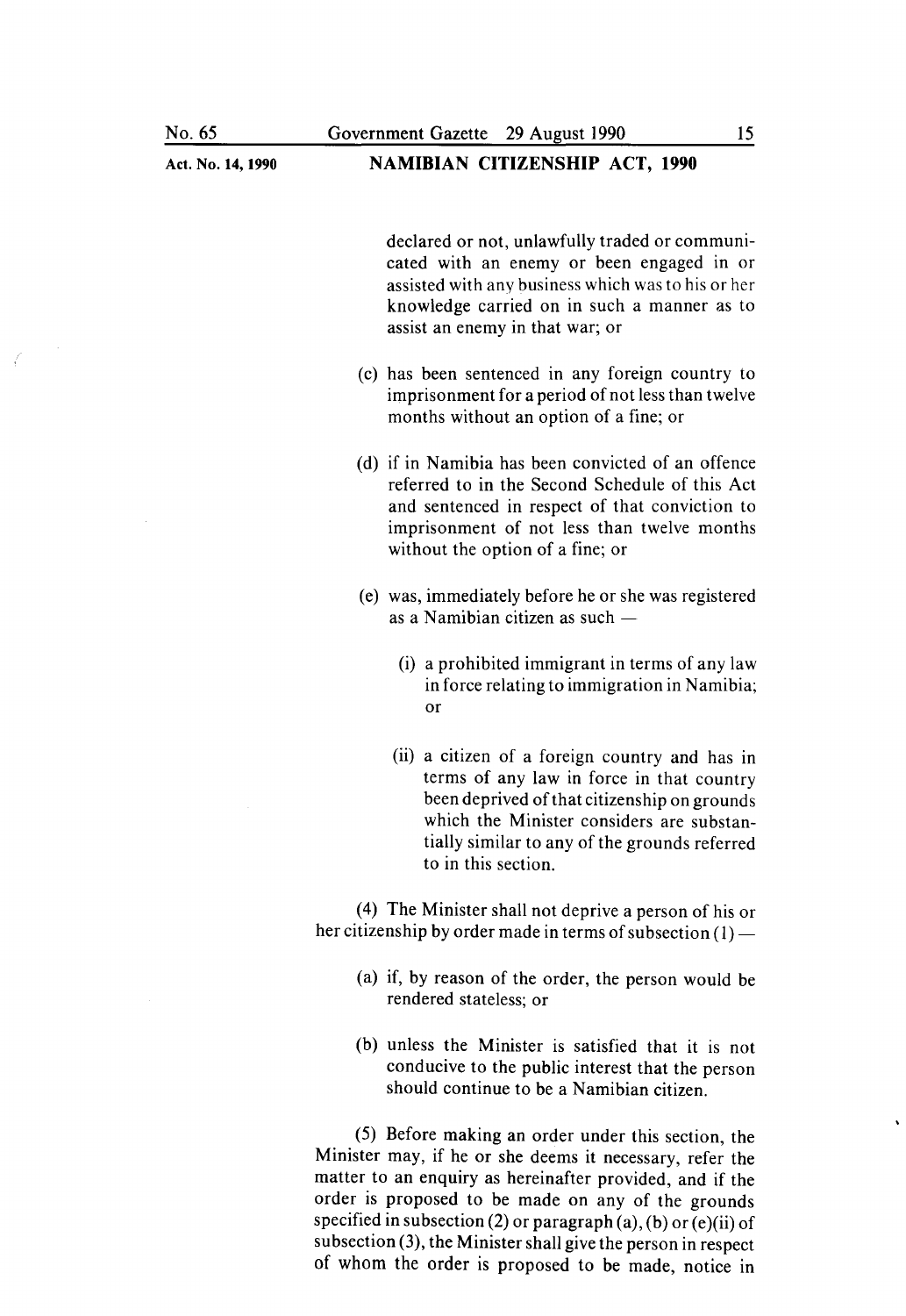writing addressed to such person's last known place of residence, informing such person of the grounds on which the order is proposed to be made and giving such person an opportunity of requesting that the matter be referred to an enquiry, and if the person concerned so requests within a period of 30 days of the date of the notice, the Minister shall refer the matter to an enquiry within 2I days from the date of such request as hereinafter provided.

(6) Any person in respect of whom an order is proposed to be made shall, if he or she is in Namibia, be entitled to appear personally or by any legal representative on his or her behalf, or, if he or she is outside Namibia by any legal representative on his or her behalf, at any enquiry, held under subsection (5).

(7) An enquiry under subsection (5) shall be held by a person, appointed for that purpose by the President (hereinafter referred to as the Commissioner), who is or has been a judge of the Supreme Court or the High Court.

(8) The provisions of the Commissions Act, 1947 (Act 8 of 1947), except section 1 thereof, shall apply with reference to the Commissioner appointed under subsection (7) of this section: Provided that any reference in the said Act to the secretary or chairman of a commission shall in its application with reference to the Commissioner appointed under subsection (7) of this section, be deemed to be a reference to the Commissioner.

(9) A report made by any police officer or immigration officer in connection with a person against whom an order is proposed to be made in terms of subsection (I) shall not be disclosed at any enquiry held in terms of this section to any person other than the Commissioner if the Minister directs that its disclosure to any person other than the Commissioner would not be in the public interest.

 $(10)$  In deciding whether or not to deprive a person of his or her citizenship by order in terms of subsection (I), the Minister shall have due regard to any recommendation made by a Commissioner by virtue of an enquiry held in terms of this section.

(II) Whenever the Minister deprives a person of his or her Namibian citizenship under this section, that person shall cease to be a Namibian citizen with effect from such date as the Minister may direct in the order and thereupon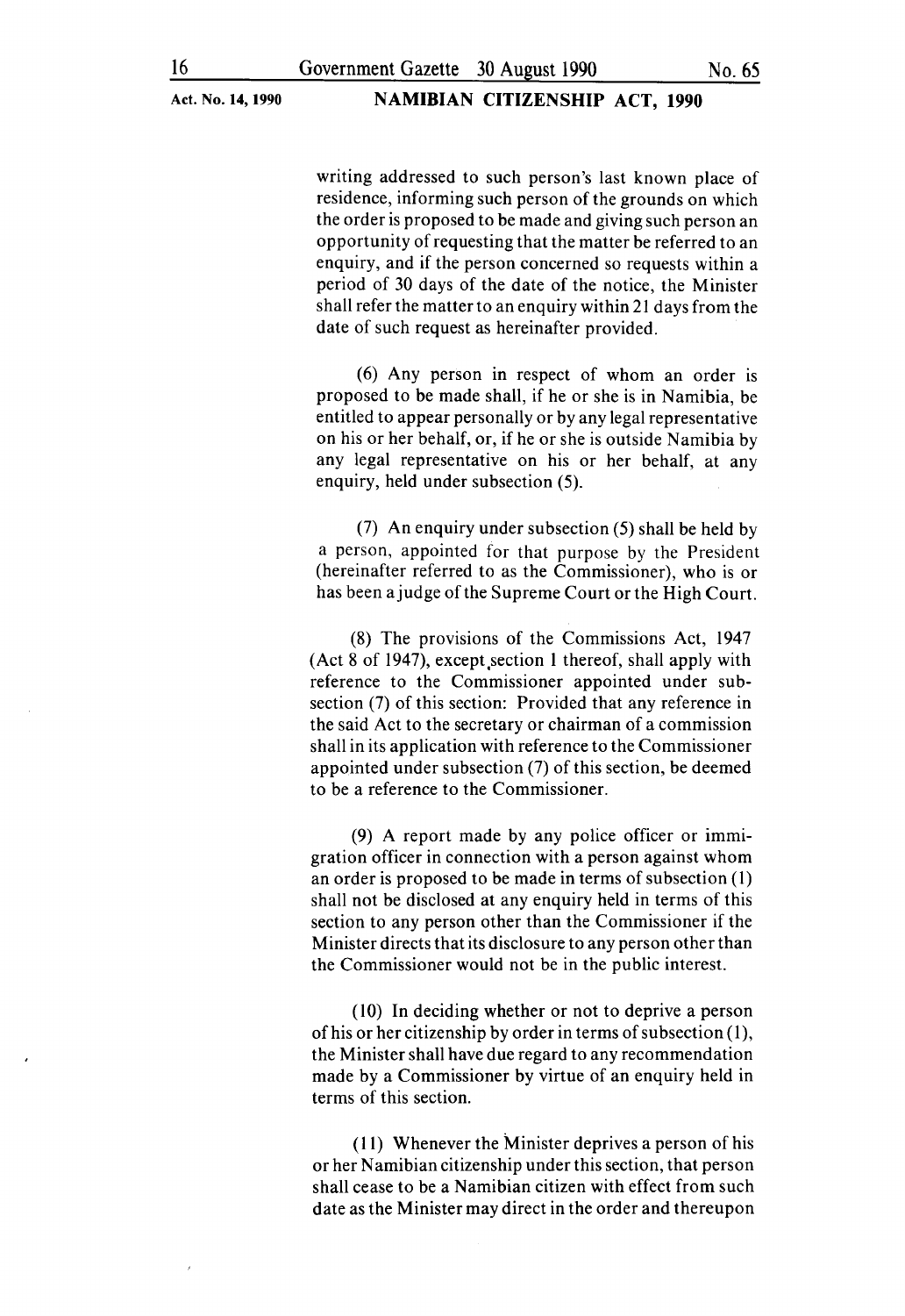## NAMIBIAN CITIZENSHIP ACT, 1990

the certificate of registration or naturalisation issued under this Act in relation to the status of the person concerned shall be cancelled.

(12) The Minister may, in such cases as he or she deems fit, withdraw any order made under subsection (2) or paragraph (e)(i) of subsection (3) of this section, and thereupon the person concerned shall, with effect from such date as the Minister may direct resume his or her former Namibian citizenship.

Deprivation of citizenship in case of children.

10. (1) Whenever the responsible parent of a child under the age of 18 years and who is not or has not been married, has in terms of the provisions of section  $7(1)$ ceased to be a Namibian citizen or has been deprived in terms of the provisions of section 9 of his or her Namibian citizenship, the Minister may order that such child, if he or she is a Namibian citizen by registration or naturalisation, shall cease to be a Namibian citizen.

(2) Any person who has under subsection (1) ceased to be a Namibian citizen, may at any time within one year after attaining the age of 18 years, make a declaration in the prescribed form that he or she wishes to resume Namibian citizenship, and if the Minister thinks fit the Minister may direct that such declaration be registered, and upon registration thereof such person shall resume his or her former Namibian citizenship.

Status of persons who cease to be Namibian citizens.

11. (1) Whenever a person ceases to be a Namibian citizen under the provisions of section 9, he or she shall be regarded as having the citizenship or nationality which he or she had before he or she became a Namibian citizen.

(2) Whenever any person ceases to be a Namibian citizen under the provisions of section 7(3) or 10, he or she shall be regarded as having the citizenship or nationality which he or she had before he or she became a Namibian citizen, and if he or she had no other citizenship or nationality, he or she shall be regarded as having the citizenship or nationality of his or her responsible parent.

(3) (a) Whenever any person ceases to be a Namibian citizen under the provisions of section 7( I), 8, 9 or 10, such person shall for the purposes of the Aliens Act, 1937, be deemed to be an alien who is not in possession or is not deemed to be in possession of a permit referred to in section 4 or 5 of that Act.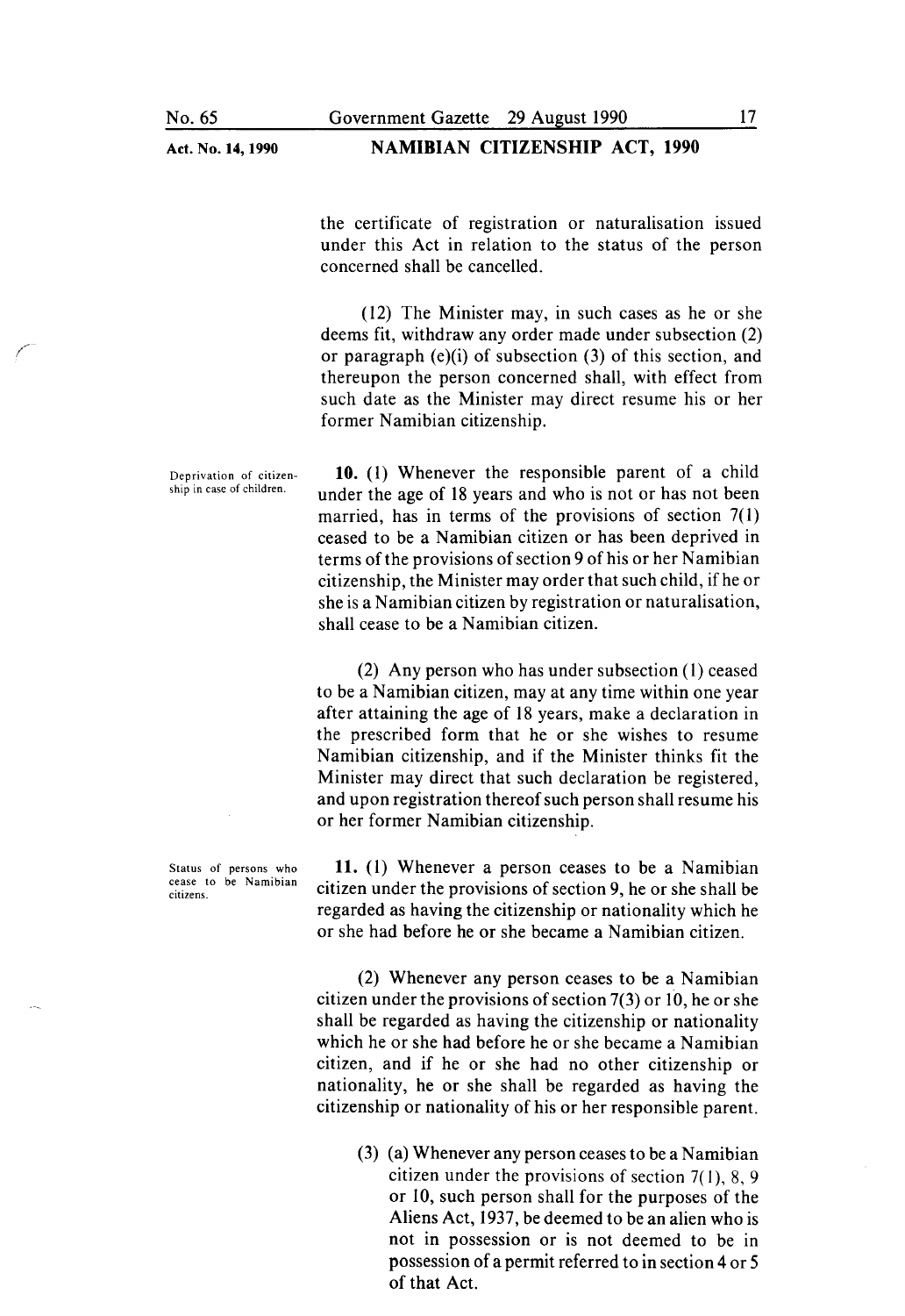- (b) Whenever any person ceases to be a Namibian citizen under the provisions of paragraph (a), (b) or (e)(ii) of subsection (3) of section 9, a permit shall not be issued to him or her in terms of section 4 of the Aliens Act, 1937, and he or she shall not be entitled to obtain Namibian citizenship in any manner again.
- (c) The Minister may at any time exempt  $-$ 
	- (i) any person or category of persons for a specified or unspecified period unconditionally or on such conditions as he or she may think fit from all the provisions of paragraph (a);
	- (ii) any person on such conditions as he or she may think fit from the provisions of paragraph (b).
- (d) The Minister may exclude any person belonging to a category of persons from an exemption granted under paragraph (c) to such category of persons.
- (e) The Minister may at any time withdraw any exemption granted under paragraph (c) to any category of persons or to any person, whether as an individual or as a member of a category of persons.

Saving of obligations incurred before loss of citizenship.

12. Whenever a person ceases to be a Namibian citizen he or she shall not thereby be discharged from any obligation, duty or liability in respect of any act done before he or she ceased to be a Namibian citizen.

## PART IV

#### RESTORATION OF CITIZENSHIP

Restoration of citizenship in certain cases.

13. (1) A person who has  $-$ 

(a) been deprived of his or her Namibian citizenship in terms of the provisions of subsection (2) or paragraph  $(c)$ ,  $(d)$  or  $(e)(ii)$  of subsection  $(3)$  of section 9 or 10; or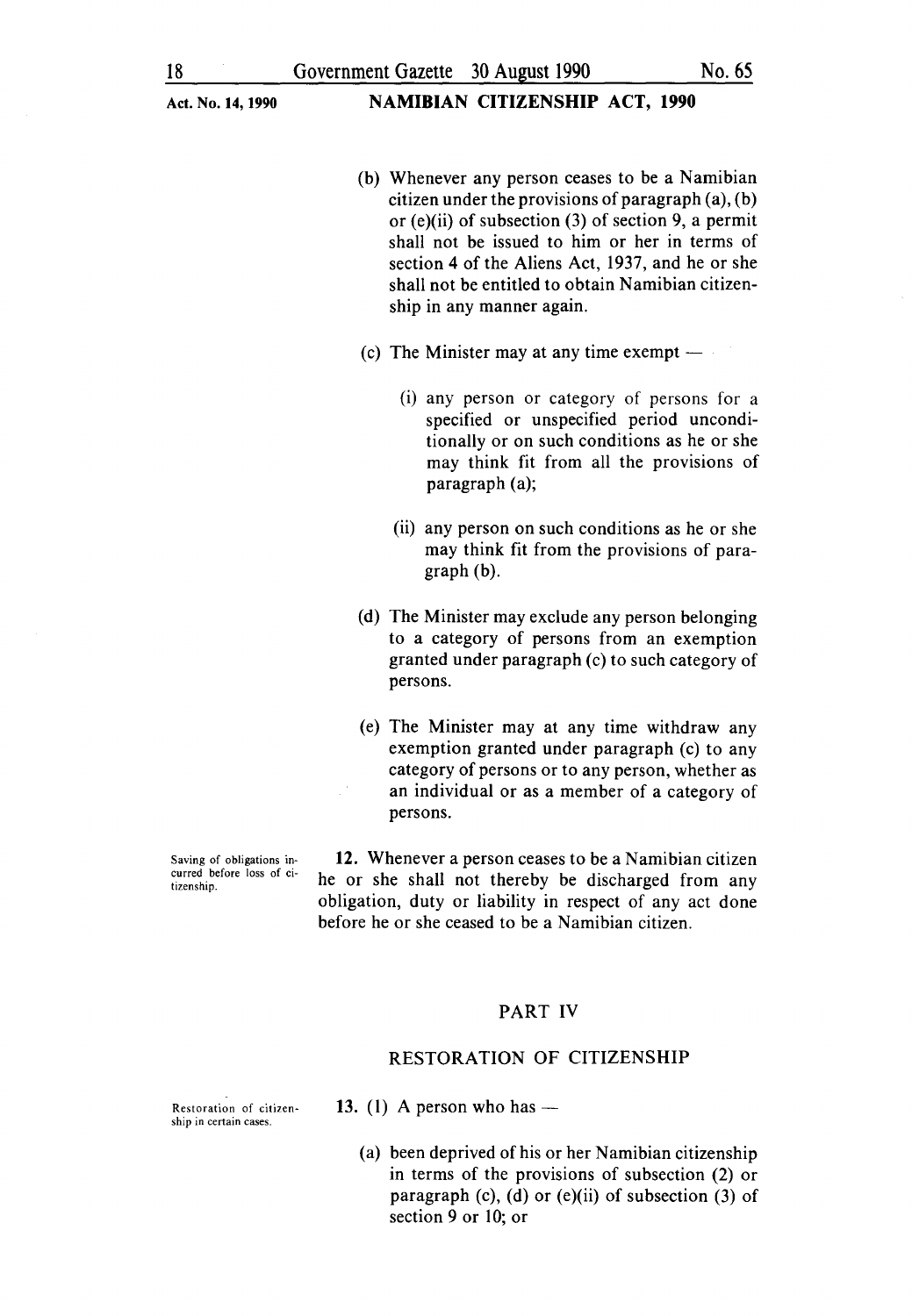## **NAMIBIAN CITIZENSHIP ACT, 1990**

(b) ceased to be a Namibian citizen in terms of section 7 or 8,

may apply to the Minister in the prescribed form and manner for the restoration of his or her Namibian citizenship: Provided that, in the case of a person who ceased to be a Namibian citizen under section 7(3)(b) or 8(3) or was deprived of his or her Namibian citizenship under section 10, the responsible parent shall apply on behalf of that person for the restoration of that person's Namibian citizenship under this section.

(2) The Minister may, subject to such conditions as he or she may determine, in each case, restore to a person who has applied to him or her under subsection (1), such person's former Namibian citizenship by causing a certificate of restoration as a Namibian citizen as such to be issued to such person.

(3) A certificate referred to in subsection (2) shall not be issued to any person  $-$ 

- (a) over the age of 14 years until that person has taken the oath of allegiance or, if such person objects on religious grounds to the taking of an oath, has made a corresponding solemn affirmation before one of such persons designated by the Minister;
- (b) who is also a citizen of a foreign country.

(4) A person whose Namibian citizenship has been restored in terms of this section shall, with effect from the date of the issue of the certificate referred to in subsection (2), be a Namibian citizen as such.

#### PART V

### MISCELLANEOUS

Registration of certain persons.

**14.** When the Minister is satisfied that any child under the age of 18 years who is not or has not been married has associations which relate to Namibian citizenship by birth, descent, registration or naturalisation, and which would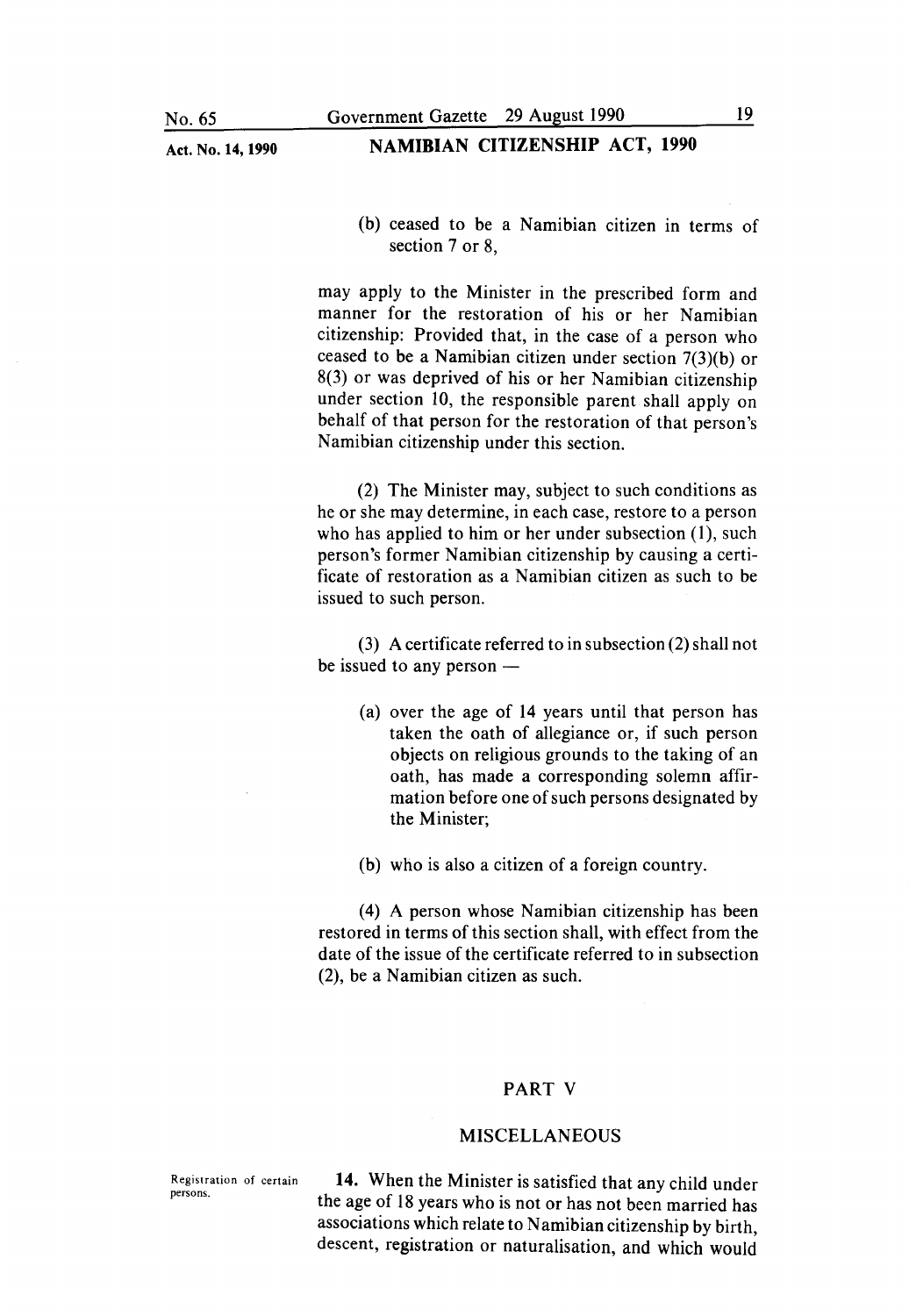NAMIBIAN CITIZENSHIP ACT, 1990

justify such child's registration as a Namibian citizen, the Minister may, as he or she deems fit, cause such person to be registered as such a citizen.

Grant of certificate of citizenship in cases of doubt.

15. (1) The Minister may in such cases as he or she deems fit, grant to any person in respect of whose Namibian citizenship a doubt exists, a certificate that he or she is a Namibian citizen.

(2) Before granting any certificate under subjection (I), the Minister way require the person concerned to comply with such provisions of this Act as the Minister may direct.

(3) The Minister may in any certificate under subsection (1) describe the person to whom it relates as a Namibian citizen by birth, descent, marriage, registration or naturalisation, as the Minister deems fit.

( 4) A certificate granted under this section shall, unless it is proved that it was obtained by means of fraud, false representation or the concealment of some material fact, be conclusive evidence that the person to whom it relates was a Namibian citizen by birth, descent, marriage, registration or naturalisation, as the case may be, at the date of the issue of the certificate, but shall not be deemed to imply any admission that the person to whom it is granted was not previously a Namibian citizen.

16. (l) The Minister may on the application of any person cause to be issued to that person a certificate in respect of the status of any person who to his or her satisfaction is, or was, a Namibian citizen.

(2) A certificate under subsection (I) shall indicate in addition to such other particulars as the Minister may deem fit whether the person in respect of whom it is issued, is or was at the date or for the period mentioned therein, a Namibian citizen by birth, descent, marriage, registration or naturalisation, without prejudice to any evidence that he or she was at any other date or during any other period a Namibian citizen as mentioned therein.

(3) The Minister may call for the production of such evidence of citizenship as he or she deems fit before authorizing the issue of any certificate in terms of subsection  $(1)$ .

Certificates of Namibian citizenship.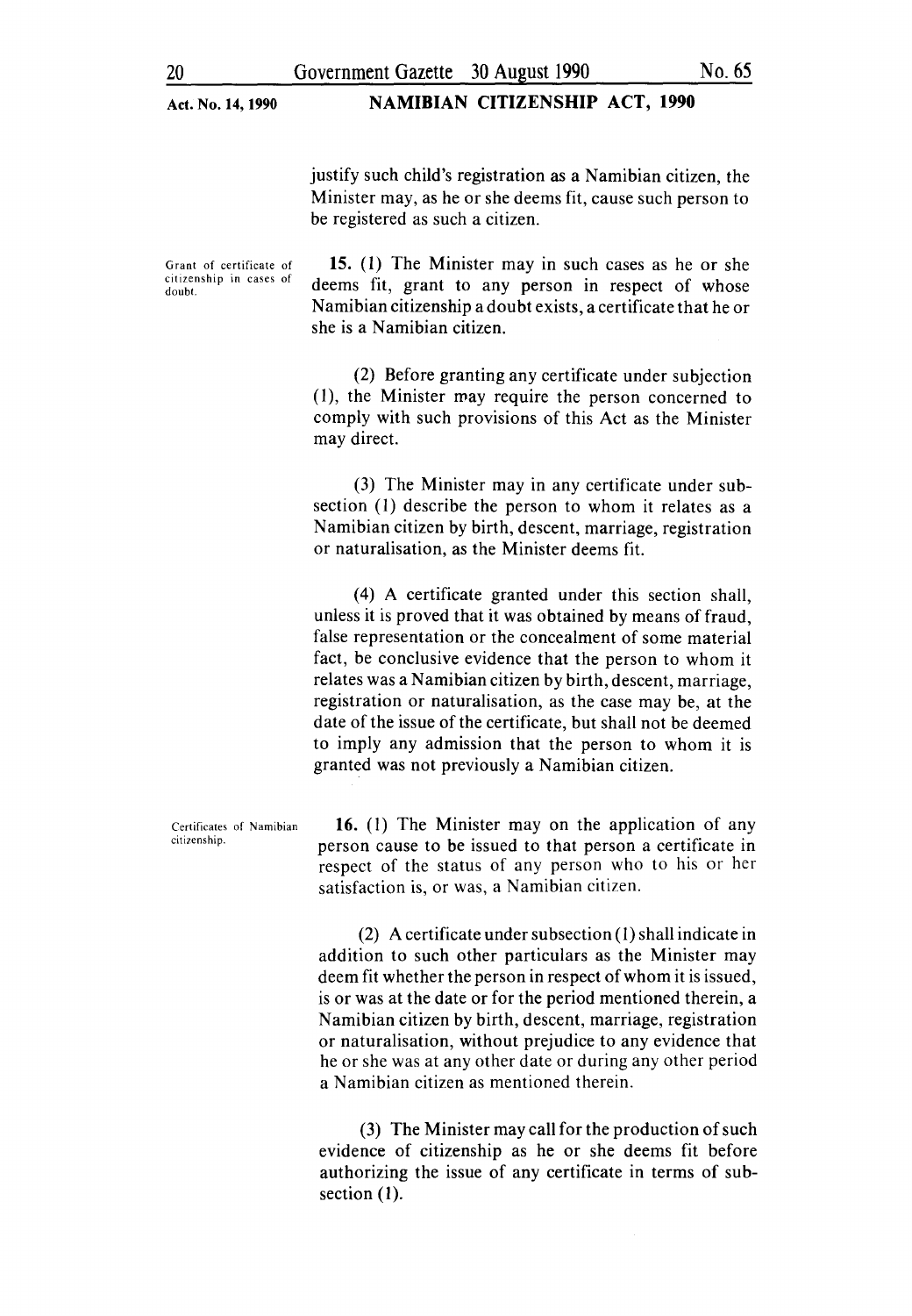## **NAMIBIAN CITIZENSHIP ACT, 1990**

Representations to Minister with regard to any applicant for registration **or naturalisation.** 

**17.** ( 1) Any person may make representations to the Minister with regard to any person who has applied for a certificate of registration or naturalisation.

(2) The presentations shall be made in the form of an affidavit.

(3) The contents of any affidavit filed with the Minister in pursuance of this section shall not be disclosed to any person other than for the purpose of criminal proceedings for any false statement made in the affidavit.

**18.** (1) Any affidavit made under this Act may be proved in any legal proceedings by the mere production of the original affidavit or of any copy thereof certified, as may be prescribed to be a true copy, and the production of the affidavit or copy shall be *prima facie* evidence of the person therein named as deponent having made the affidavit at the date therein mentioned.

(2) Any certificate issued under this Act may be proved in any legal proceedings by the mere production of the original certificate or of any copy thereof certified in the manner prescribed to be a true copy.

**19.** The Minister or any person designated by him shall cause any register in such form and manner as may be directed by the Minister, to be compiled and maintained in respect of persons —

- (a) who are Namibian citizens; and
- (b) who have renounced or been deprived of their Namibian citizenship or who have ceased to be Namibian citizens under any provision of this Act or any other law.

**20.** Entries in any register made in pursuance of this Act may be proved by such copies to be certified in such manner as may be directed by the Minister, and the copies of such entries shall be evidence of any matters, by this Act or by any regulation of the Minister, authorized to be inserted in the register.

**21.** (1) Whenever the Minister is satisfied that any error has occurred in any certificate issued under this Act, or any change has occurred in respect of the particulars recorded

Proof of affidavits and certificates.

Compilation of register in respect of Namibian citizenship.

Proof of entries in registers.

Amendment of certificate of citizenship.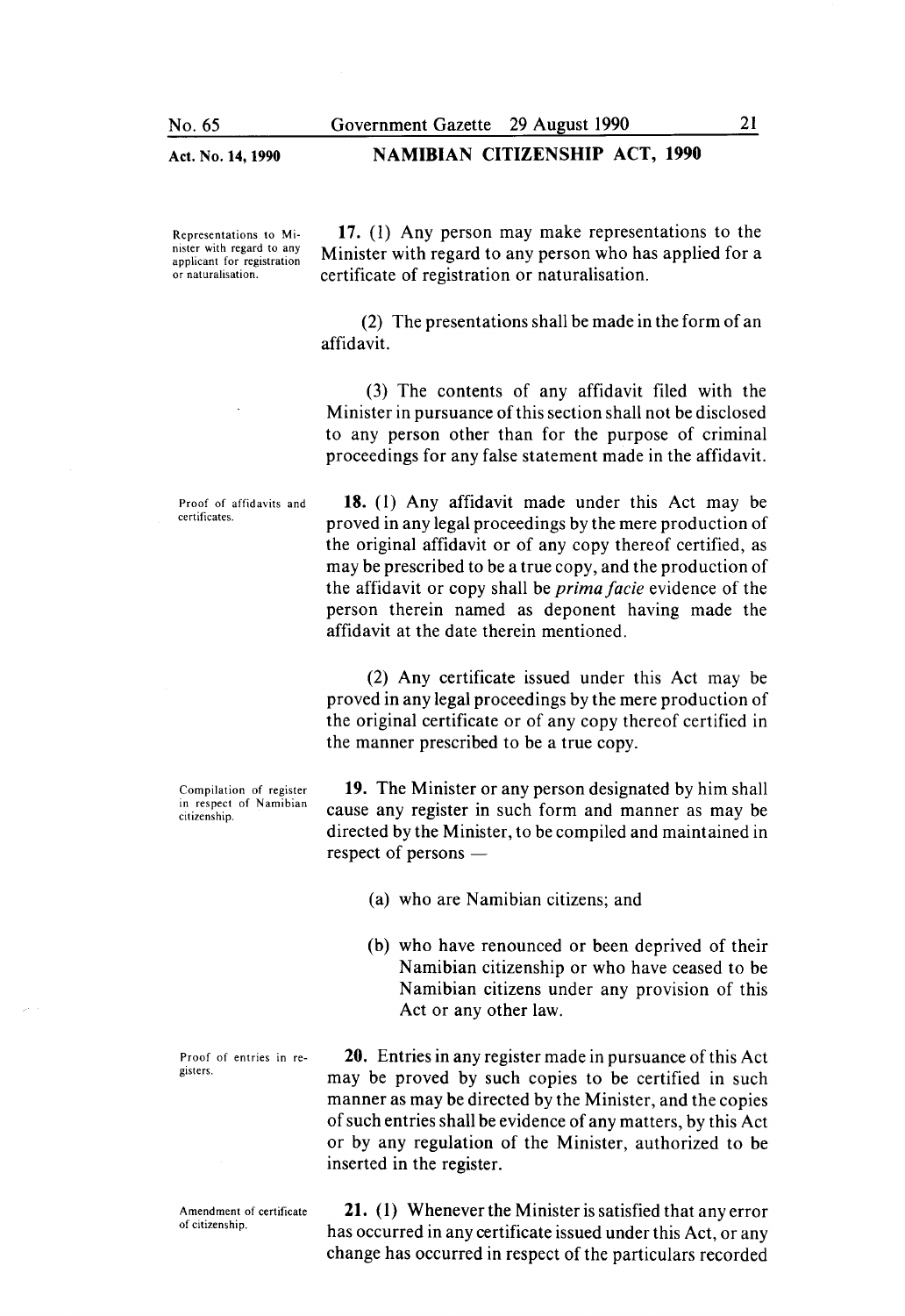## Act. No.14, 1990 NAMIBIAN CITIZENSHIP ACT, 1990

therein, he or she may rectify the error or alter the particulars by amending the certificate.

(2) Any certificate amended in terms of the provisions of subsection (I) shall as from the date of amendment thereof, have effect as so amended.

(3) The Minister may call upon any person to produce to him or her any certificate which requires to be amended in terms of subsection (1).

Offences and penalties.

22. (1) Any person who  $-$ 

- (a) makes for any of the purposes of this Act, any false representation or any statement in a material particular, knowing the same to be false; or
- (b) otherwise than in the course of his or her duties, directly or indirectly, by himself or herself or by or through any other person, in any manner whatsoever influences or attempts to influence any decision of the Minister; or
- (c) refuses or fails on demand to produce to the Minister a certificate which he or she has in his or her possession as required by section 21(3),

shall be guilty of an offence and liable on conviction  $-$ 

- (i) in the case of an offence in terms of paragraph (a) or (b), to a fine not exceeding R6 000 or to imprisonment for a period not exceeding three years or to both such fine and such imprisonment; and
- (ii) in any other case, to a fine not exceeding R2 000 or to imprisonment for a period not exceeding twelve months or to both such fine and such imprisonment.

(2) The liability of any person in respect of any offence committed in terms of subsection (I) shall not be affected by the loss or deprivation of his or her Namibian citizenship after the commission of the offence in question.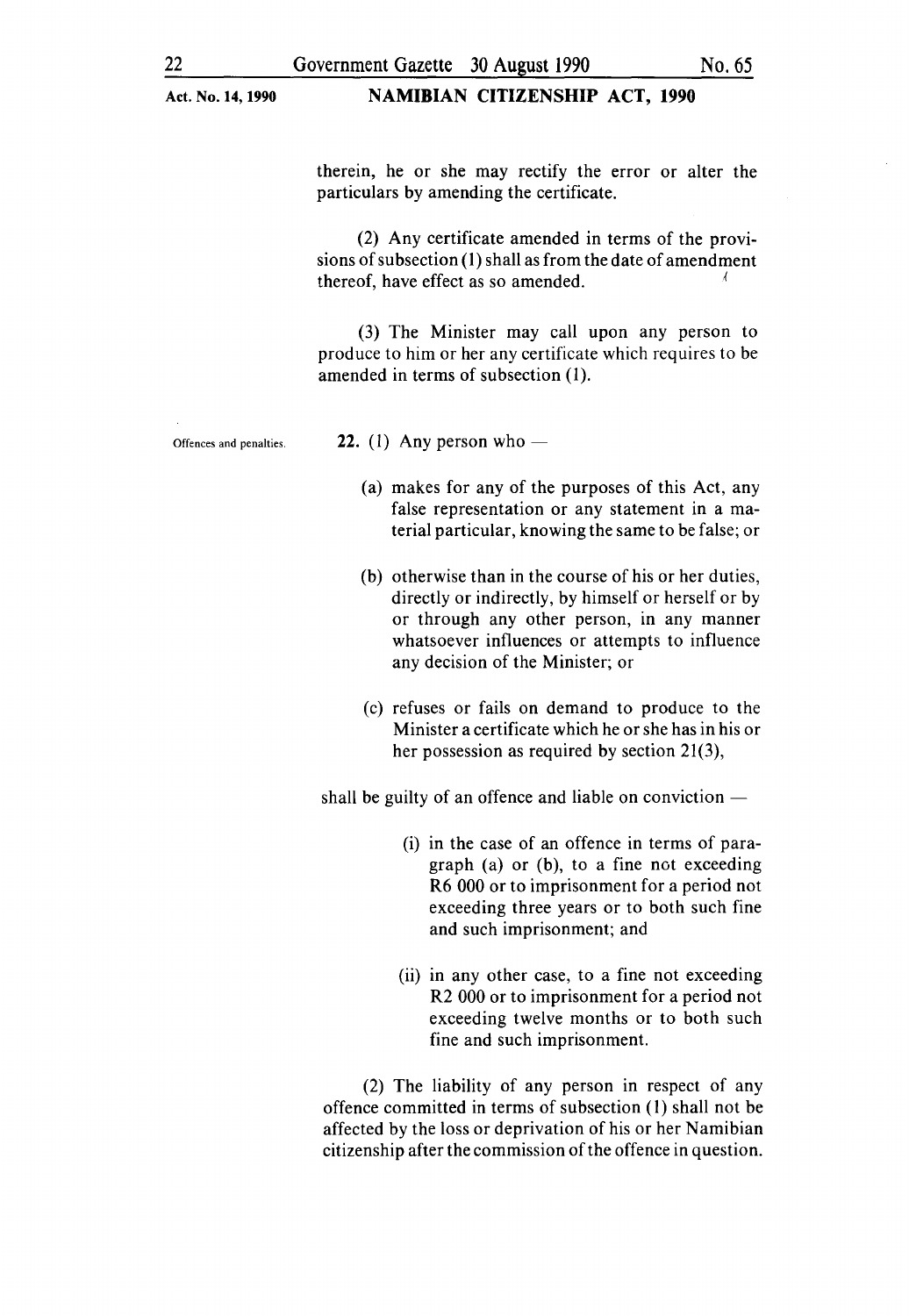$\sim$ 

| N0. 65                                                                                     | Government Gazette<br>$29$ August $1990$<br>رے                                                                                                                                                                                                                                                                                                                         |  |  |
|--------------------------------------------------------------------------------------------|------------------------------------------------------------------------------------------------------------------------------------------------------------------------------------------------------------------------------------------------------------------------------------------------------------------------------------------------------------------------|--|--|
| Act. No. 14, 1990                                                                          | <b>NAMIBIAN CITIZENSHIP ACT, 1990</b>                                                                                                                                                                                                                                                                                                                                  |  |  |
| Delegation of powers and<br>duties.                                                        | 23. The Minister may authorize any officer in his or her<br>Ministry to exercise or perform, subject to his or her<br>control and directions any power or duty conferred or<br>imposed upon him or her by this Act, and any power or<br>duty so exercised or performed by any such officer, shall be<br>deemed to have been exercised or performed by the<br>Minister. |  |  |
| Instruction on the re-<br>sponsibilities and privi-<br>leges of Namibian citizen-<br>ship. | 24. The Minister may establish such facilities as to him<br>or her may appear necessary or desirable to enable<br>applicants for certificates of naturalisation under this Act<br>to receive instruction on the responsibilities and privileges<br>of Namibian citizenship.                                                                                            |  |  |
| Manner of making appli-<br>cation.                                                         | <b>25.</b> Every application made under this Act shall be $-$                                                                                                                                                                                                                                                                                                          |  |  |
|                                                                                            | (a) in such manner as may be prescribed;                                                                                                                                                                                                                                                                                                                               |  |  |
|                                                                                            | (b) supported by such evidence of the statements<br>made therein as may be prescribed;                                                                                                                                                                                                                                                                                 |  |  |
|                                                                                            | (c) verified by affidavit or a declaration made before<br>a magistrate or commissioner of oaths; and                                                                                                                                                                                                                                                                   |  |  |
|                                                                                            | (d) accompanied by such fee as may be prescribed.                                                                                                                                                                                                                                                                                                                      |  |  |
| Prohibition of dual citi-<br>zenship.                                                      | 26. Subject to the provisions of this Act or any other<br>law, no Namibian citizen shall also be a citizen of a foreign<br>country.                                                                                                                                                                                                                                    |  |  |
| Citizenship of women not<br>affected by marriage.                                          | 27. A married woman shall, subject to the provisions of<br>this Act or any other law, be capable of acquiring, losing or<br>being deprived of Namibian citizenship, in all respects as if<br>she were an unmarried person.                                                                                                                                             |  |  |
| Regulations.                                                                               | <b>28.</b> (1) The Minister may make regulations not incon-<br>sistent with this Act -                                                                                                                                                                                                                                                                                 |  |  |
|                                                                                            | (a) authorizing the Permanent Secretary to issue<br>directions and to prescribe $-$                                                                                                                                                                                                                                                                                    |  |  |
|                                                                                            | (i) the form and manner in which any applica-<br>tion required or authorized under this Act,<br>may be made;                                                                                                                                                                                                                                                           |  |  |

(ii) the form of any certificate which may be granted or issued under this Act;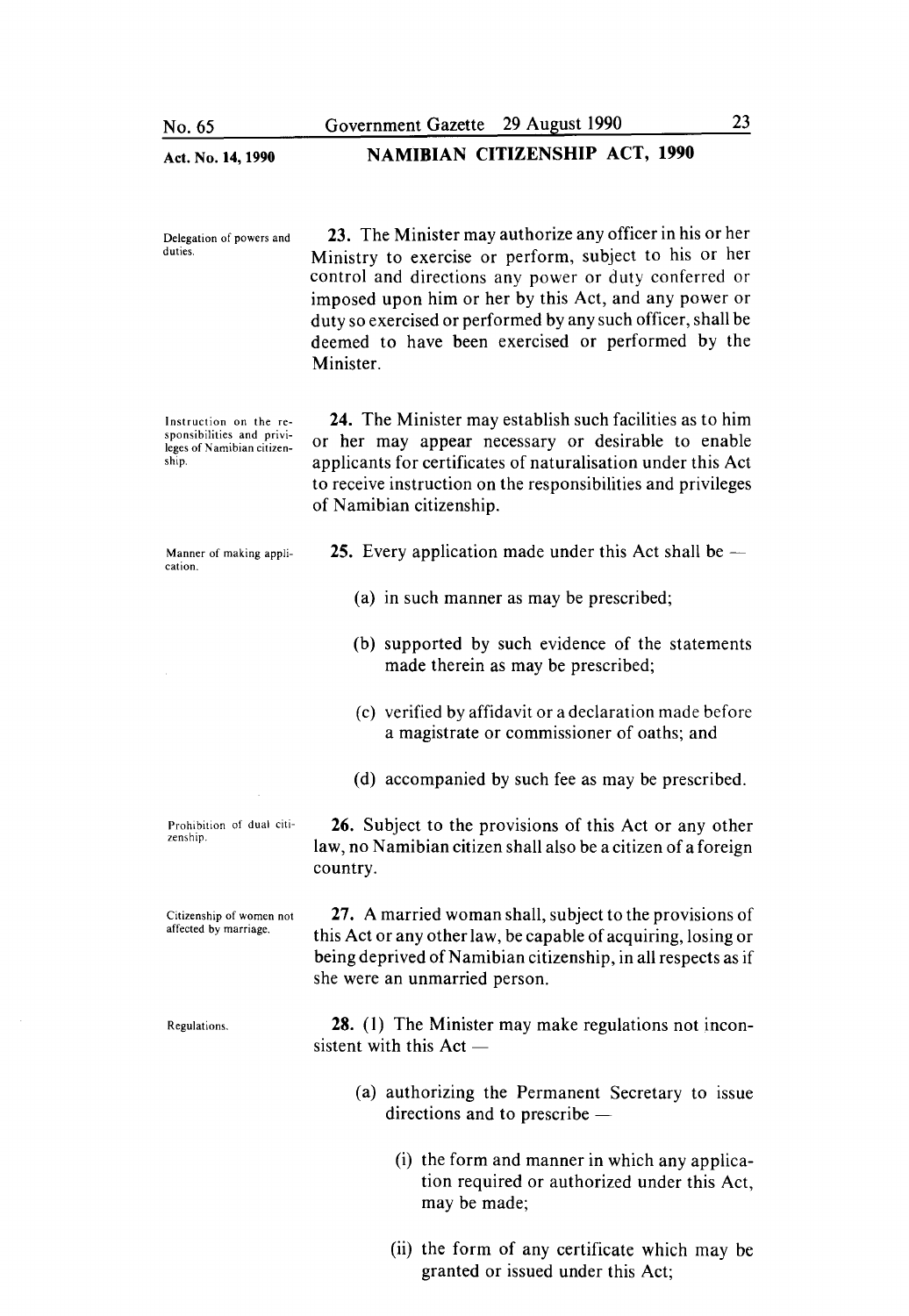## Act. No.14, 1990 NAMIBIAN CITIZENSHIP ACT, 1990

- (iii) the form and manner in which any declaration of renunciation or any other declaration required or authorized in terms of this Act, may be made;
- (iv) the manner of registration of anything required or authorized to be registered in terms of this Act,

and as to the purposes for which they may be used and for the disposal, safe custody and preservation thereof;

- (b) with regard to the persons before whom the oath of allegiance may be taken and the persons before whom declarations of renunciation of citizenship may be made, and the time and period within which the oath of allegiance shall be taken;
- (c) with regard to the surrender and cancellation of certificates of citizenship or other documents relating to the citizenship of persons who ceased to be or are deprived of their citizenship in terms of this Act;
- (d) with regard to the amendment of any certificate under this Act;
- (e) with regard to the circumstances under which and the conditions subject to which copies of certificates or entries in any register may be furnished;
- (f) with regard to the levying of any fees in respect  $of-$ 
	- (i) the registration of any thing, the issue of any certificate of citizenship or the taking of the oath of allegiance, under this Act;
	- (ii) the furnishing of a copy of any declaration, certificate, entry in any register or oath made, granted, done or taken under this Act,

and generally, with regard to all other matters which by this Act are required or permitted to be prescribed or which he or she considers them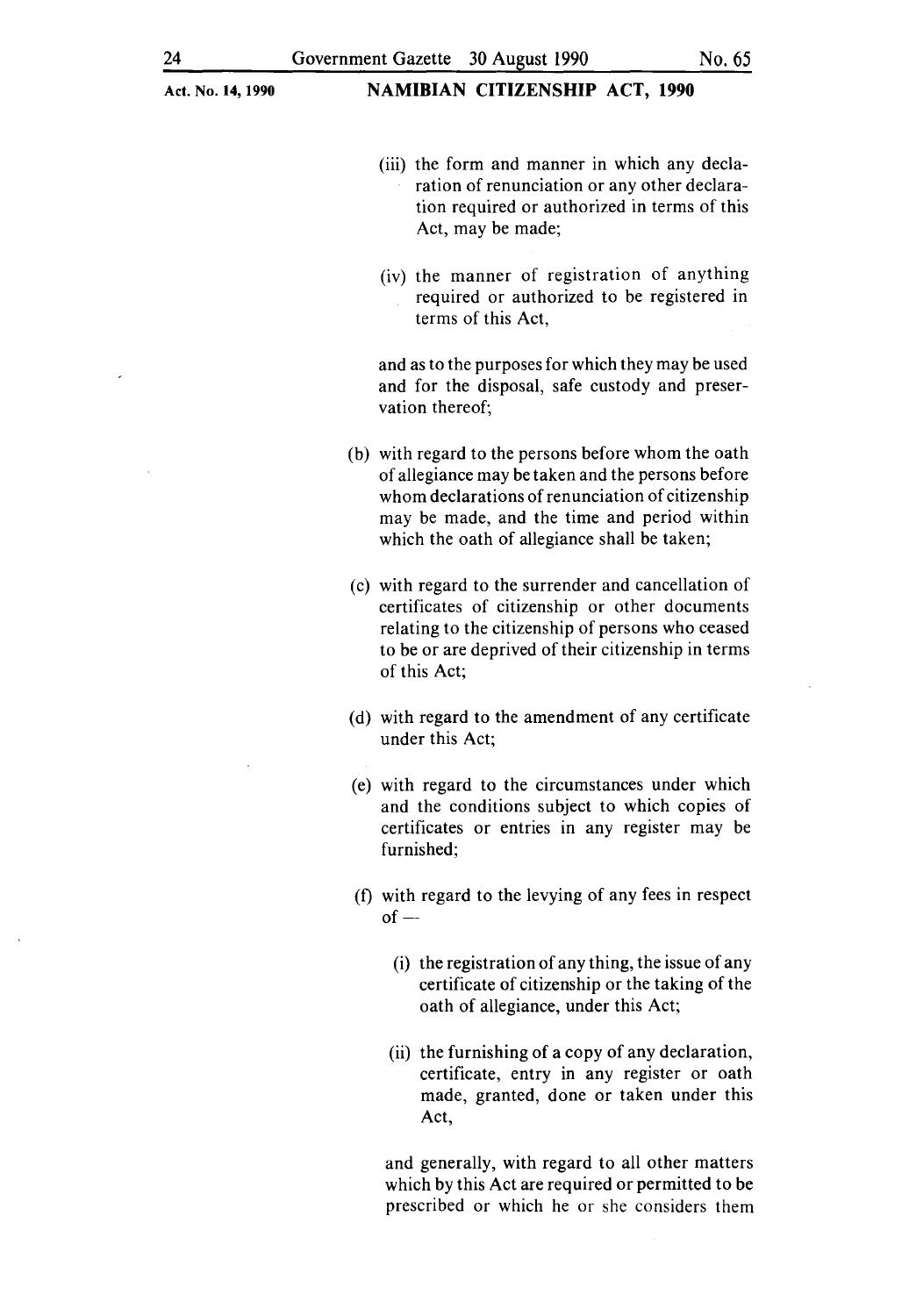## **NAMIBIAN CITIZENSHIP ACT, 1990**

necessary or expedient to prescribe in order that the purposes of this Act may be achieved or that this Act may be effectively administered.

(2) Regulations made in terms of subsection  $(1)$  may provide penalties for contraventions thereof not exceeding a fine of R1 000 or imprisonment for a period not exceeding six months or both such fine and such imprisonment.

Repeal or amendment of laws. **29.** The laws specified in the Third Schedule are hereby repealed or amended to the extent indicated in the third column thereof.

Short title and com**mencement. 30.** This Act shall be called the Namibian Citizenship Act, 1990, and shall come into operation on a date to be determined by the President by proclamation in the *Gazette.* 

## FIRST SCHEDULE

## OATH OF ALLEGIANCE

I, A.B., do hereby declare on oath that I unreservedly renounce all allegiance and fidelity to any foreign country or the Head of State of whom I have heretofore been a citizen, and that I will be faithful to the Republic of Namibia, observe its laws, promote all that which will advance it and oppose all that may harm it.

So Help Me God.

#### SECOND SCHEDULE

## SPECIFIED OFFENCES

High treason.

Sedition.

Murder.

Rape.

Fraud.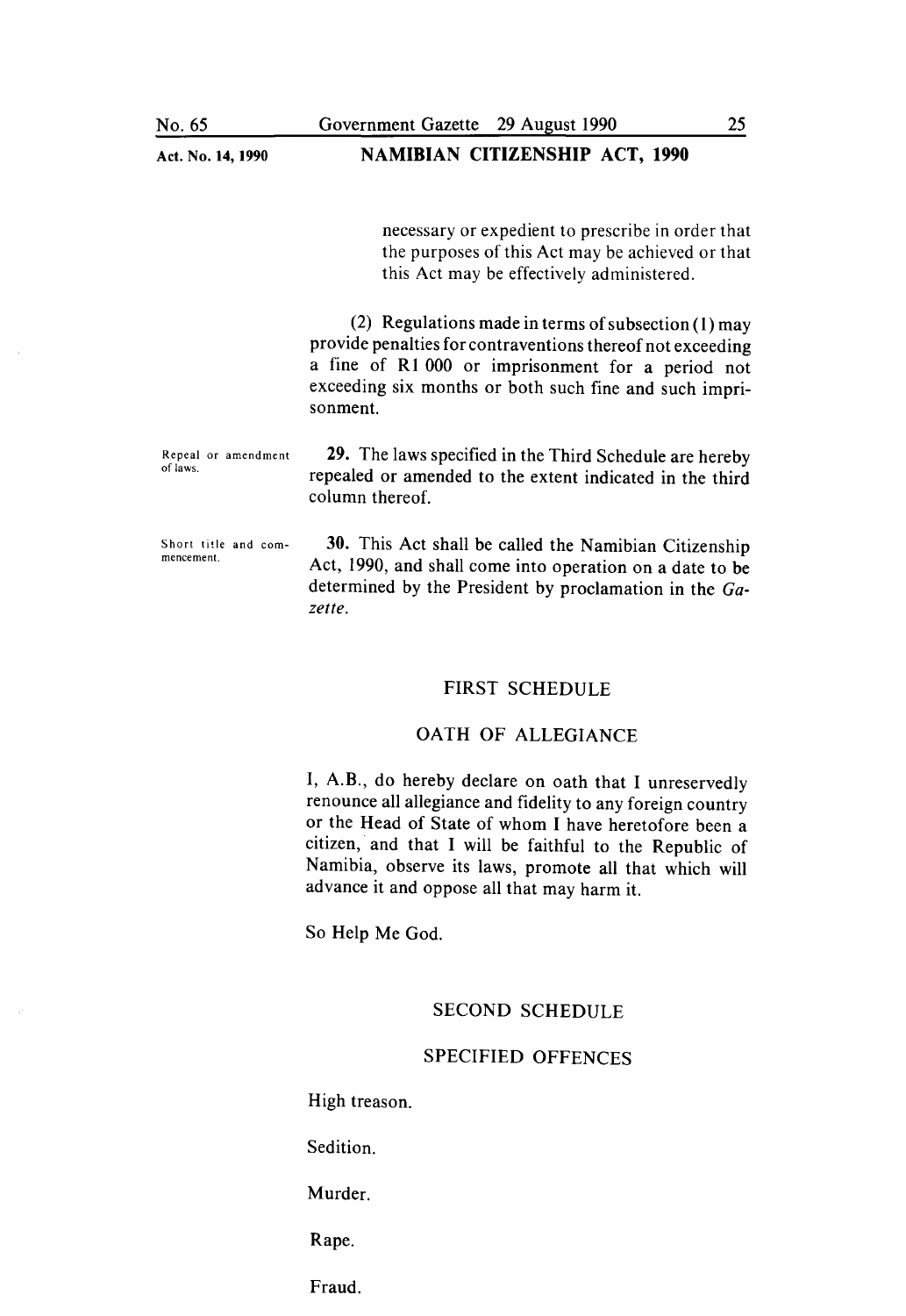## Act. No. 14, 1990 NAMIBIAN CITIZENSHIP ACT, 1990

Forgery or the uttering of a forged document knowing it to be forged.

Kidnapping.

Housebreaking, whether under the common law or a statutory provision, with intent to commit an offence.

Theft, whether under the common law or a statutory provision.

Receiving stolen property knowing it to have been stolen.

Public violence.

Robbery.

Bribery.

Counterfeiting coin or the uttering of counterfeit knowing it to be counterfeit.

Any offence under any law relating to the illicit dealing in, selling or possession of unwrought precious metals or rough or uncut precious stones.

Any offence under any law relating to the illegal dealing in, possession, conveyance or supply of dependence-producing drugs.

Any offence under the Controlled Game Products Proclamation, 1980 (Proclamation AG. 42 of 1980).

Any conspiracy, incitement or attempt to commit any offence referred to in this Schedule.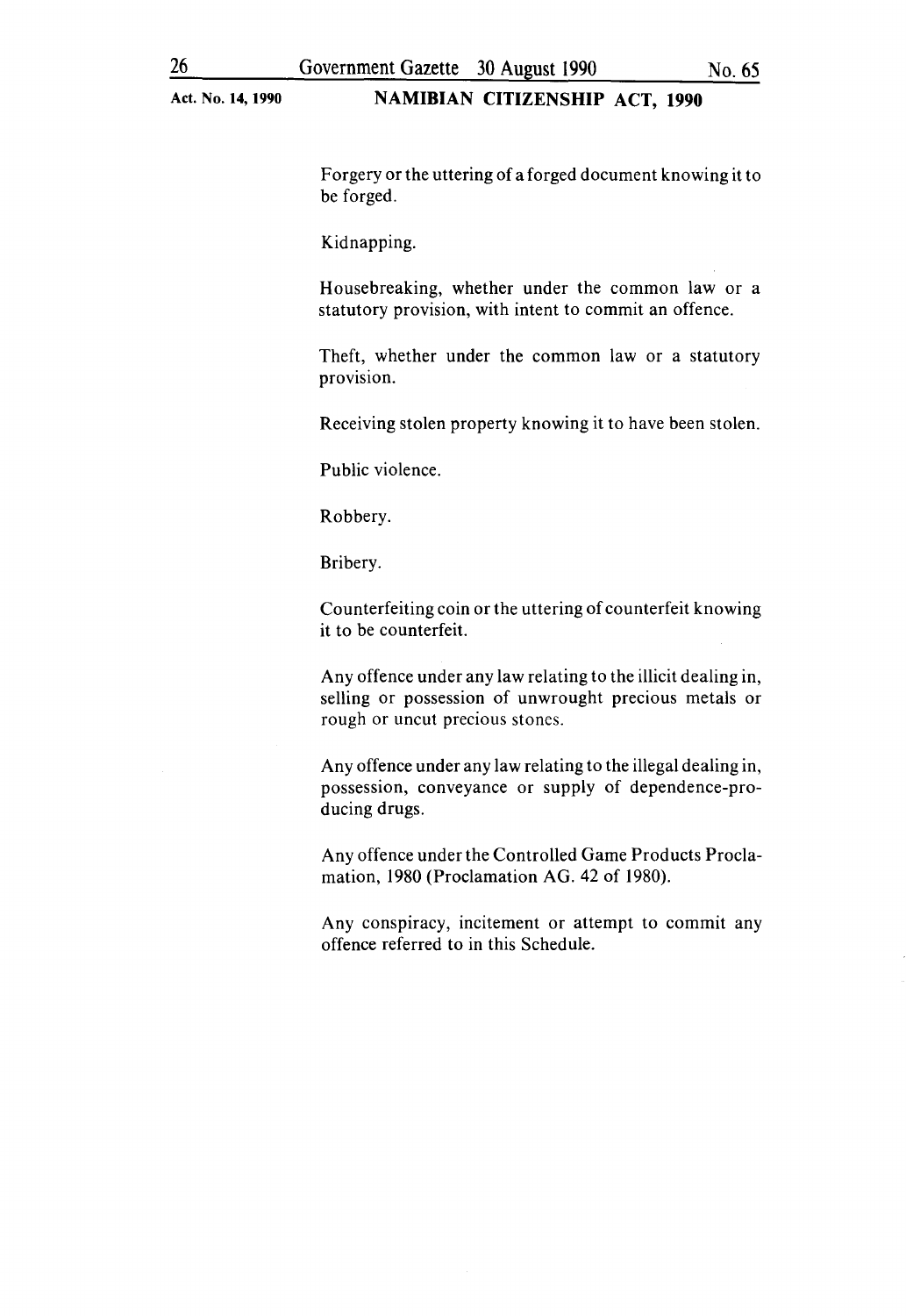## NAMIBIAN CITIZENSHIP ACT, 1990

## THIRD SCHEDULE

## LAWS REPEALED OR AMENDED (Section 29)

| No. and year       | Title of law                                                            | Extent of repeal or amendment                                                                                                                                         |  |  |
|--------------------|-------------------------------------------------------------------------|-----------------------------------------------------------------------------------------------------------------------------------------------------------------------|--|--|
| Act 1<br>of 1937   | Aliens Act,<br>1937                                                     | (a) The amendment of section<br>1 by the deletion of the de-<br>finition of "territory"; and                                                                          |  |  |
|                    |                                                                         | (b) the amendment of the<br>Act $-$                                                                                                                                   |  |  |
|                    |                                                                         | (i) by the substitution<br>for the expressions<br>"the Union" or "the<br>territory", wherever<br>they occur, of the<br>word "Namibia";<br>and                         |  |  |
|                    |                                                                         | (ii) by the substitution<br>for the expression<br>"South African citi-<br>zen", wherever it oc-<br>curs, of the expres-<br>sion "Namibian citi-<br>zen".              |  |  |
| Act 44<br>of 1949. | South African<br>Citizenship Act,<br>1949                               | The repeal of the whole.                                                                                                                                              |  |  |
| Act 64<br>of 1961  | South African<br>Citizenship<br>Amendment<br>Act, 1961                  | The repeal of the whole.                                                                                                                                              |  |  |
| Act 69<br>of 1962  | Commonwealth<br>Relations Act,<br>1962                                  | The repeal of sections<br>18 to 28, inclusive.                                                                                                                        |  |  |
| Act 23<br>of 1964  | Residence in the<br>Republic Regula-<br>tion Act, 1964                  | The repeal of sections $3, 4, 5$ ,<br>6 and 7.                                                                                                                        |  |  |
| Act 59<br>of 1972  | Admission of Per-<br>sons to the terri-<br>tory Regulation<br>Act, 1972 | (a) The amendment of $-$                                                                                                                                              |  |  |
|                    |                                                                         | (i) section 1 by the dele-<br>tion in subsection $(1)$<br>of the definition of<br>"territory"; and                                                                    |  |  |
|                    |                                                                         | (ii) section 40 by the<br>substitution in sub-<br>sections $(1)(a)$ and<br>$(3)$ for<br>the words<br>"the<br>Republic",<br>wherever they occur,<br>of the word "Nami- |  |  |

 $\sim$ 

bia"; and